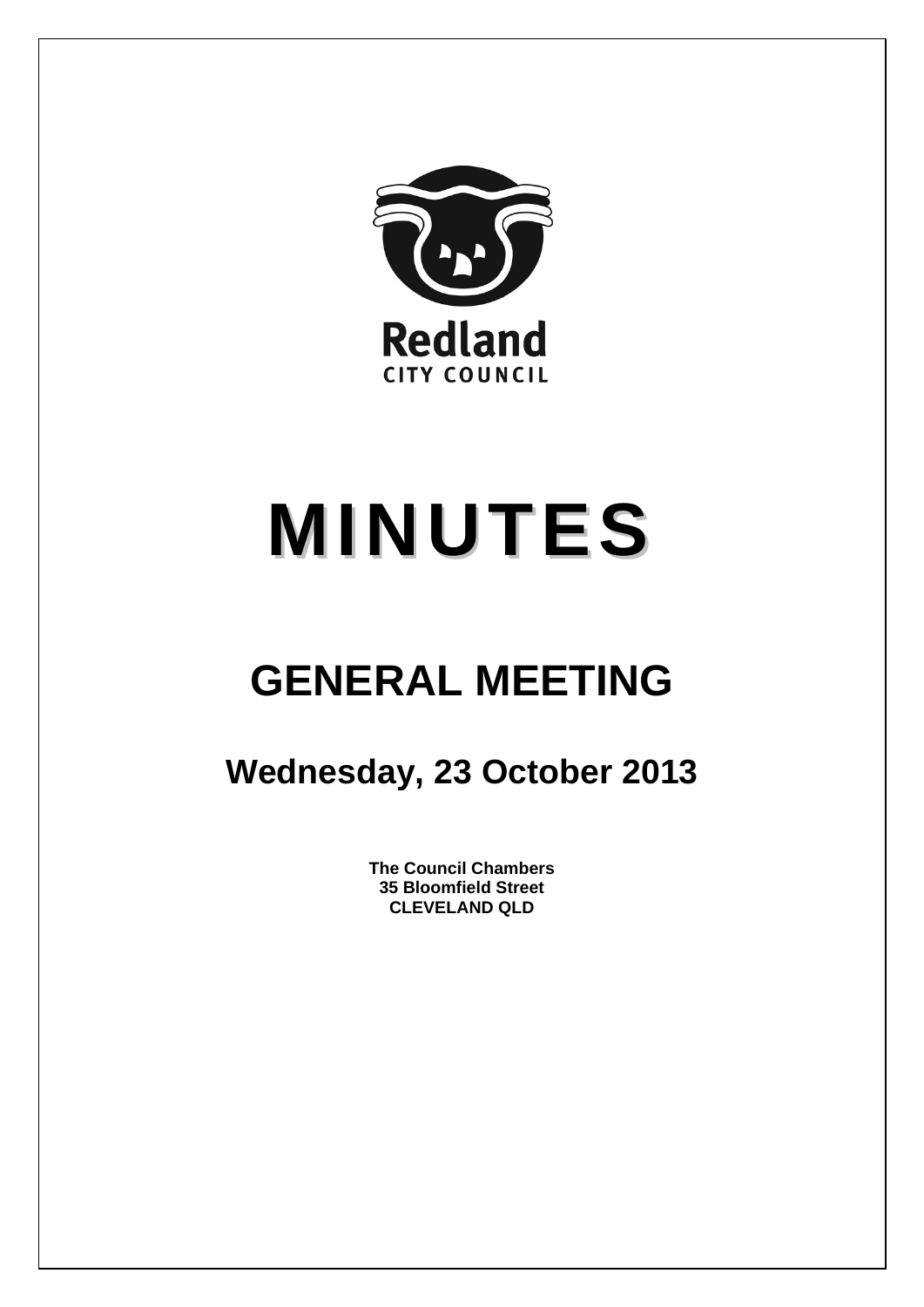#### **Table of Contents**

| <b>Item</b> |     |       | <b>Subject</b>                                                                                                                                                                                       | Page No |
|-------------|-----|-------|------------------------------------------------------------------------------------------------------------------------------------------------------------------------------------------------------|---------|
| 1           |     |       |                                                                                                                                                                                                      |         |
| $\mathbf 2$ |     |       | RECORD OF ATTENDANCE AND LEAVE OF ABSENCE 3                                                                                                                                                          |         |
| 3           |     |       |                                                                                                                                                                                                      |         |
| 4           |     |       |                                                                                                                                                                                                      |         |
|             | 4.1 |       | <b>KRISTEN BANKS - ROTARY INTERNATIONAL 'PRIDE OF</b>                                                                                                                                                |         |
|             | 4.2 |       | HUGH CORNISH - QUEENSLAND FINALIST - ANNUAL                                                                                                                                                          |         |
|             | 4.3 |       |                                                                                                                                                                                                      |         |
|             | 4.4 |       | <b>CLAIRE CHILDS &amp; KRISTEN WARD - REDLAND'S WALK TO</b>                                                                                                                                          |         |
| 5           |     |       |                                                                                                                                                                                                      |         |
|             | 5.1 |       |                                                                                                                                                                                                      |         |
| 6           |     |       | <b>MATTERS OUTSTANDING FROM PREVIOUS COUNCIL MEETING</b>                                                                                                                                             |         |
|             | 6.1 |       | PETITION (DIVISION 4) REQUEST TO REOPEN NORFOLK BEACH                                                                                                                                                |         |
| 7           |     |       |                                                                                                                                                                                                      |         |
| 8           |     |       |                                                                                                                                                                                                      |         |
|             | 8.1 |       |                                                                                                                                                                                                      |         |
|             |     | 8.1.1 | PETITION (CR EDWARDS - DIVISION 5) - REQUEST THAT<br>COUNCIL APPROVE CONSTRUCTION OF RECREATIONAL<br>BOAT RAMP AND CAR PARK EXTENSION ON MACLEAY                                                     |         |
|             |     |       | 8.1.2 PETITION (CR EDWARDS) - REQUEST THAT COUNCIL "<br>DIVIDE THE DOG OFF-LEASH AREA AT TORQUAY ROAD<br>AND TALBURPIN ESPLANADE INTO TWO AREAS TO<br>CATER FOR THE NEEDS OF SMALL AND LARGE DOGS" 7 |         |
| 9           |     |       |                                                                                                                                                                                                      |         |
|             | 9.1 |       |                                                                                                                                                                                                      |         |
| 10          |     |       | DECLARATION OF MATERIAL PERSONAL INTEREST OR<br><b>CONFLICT OF INTEREST ON ANY ITEMS OF BUSINESS 8</b>                                                                                               |         |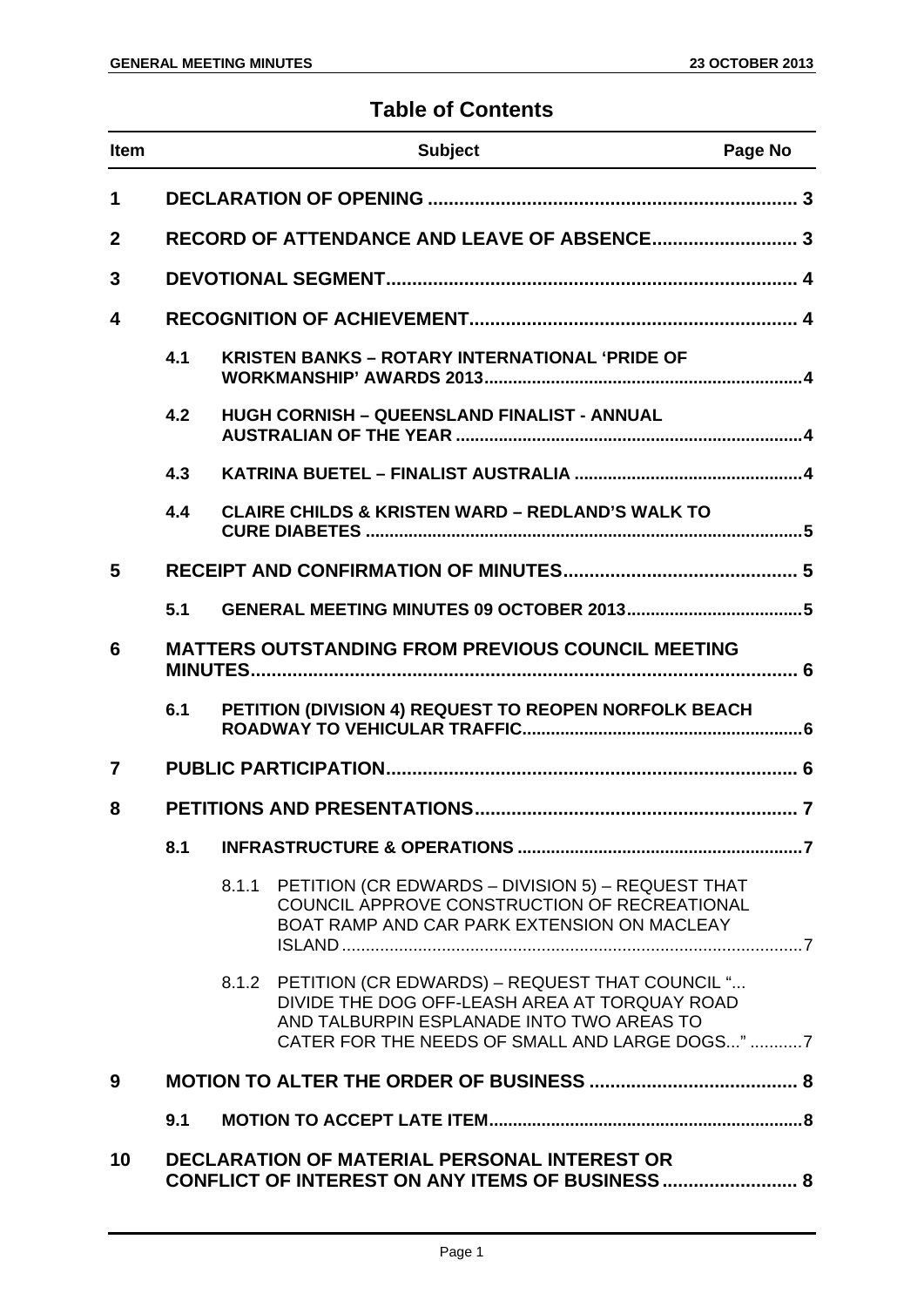| 11 | <b>MOTION TO ADJOURN GENERAL MEETING FOR THE CONDUCT</b>   |  |
|----|------------------------------------------------------------|--|
| 12 |                                                            |  |
| 13 | <b>ADOPTION OF COMMITTEE MEETING REPORT &amp;</b>          |  |
|    | COORDINATION COMMITTEE MEETING - 23 OCTOBER 2013 9<br>13.1 |  |
| 14 |                                                            |  |
| 15 | <b>NOTICES OF MOTION TO REPEAL OR AMEND RESOLUTIONS 9</b>  |  |
|    |                                                            |  |
| 16 |                                                            |  |
| 17 | PORTFOLIO 7 (LATE ITEM) (CR JULIE TALTY) PLANNING &        |  |
|    | 17.1                                                       |  |
|    | 17.1.1 DUAL OCCUPANCY AT 13 EDINBURGH STREET, VICTORIA     |  |
| 18 |                                                            |  |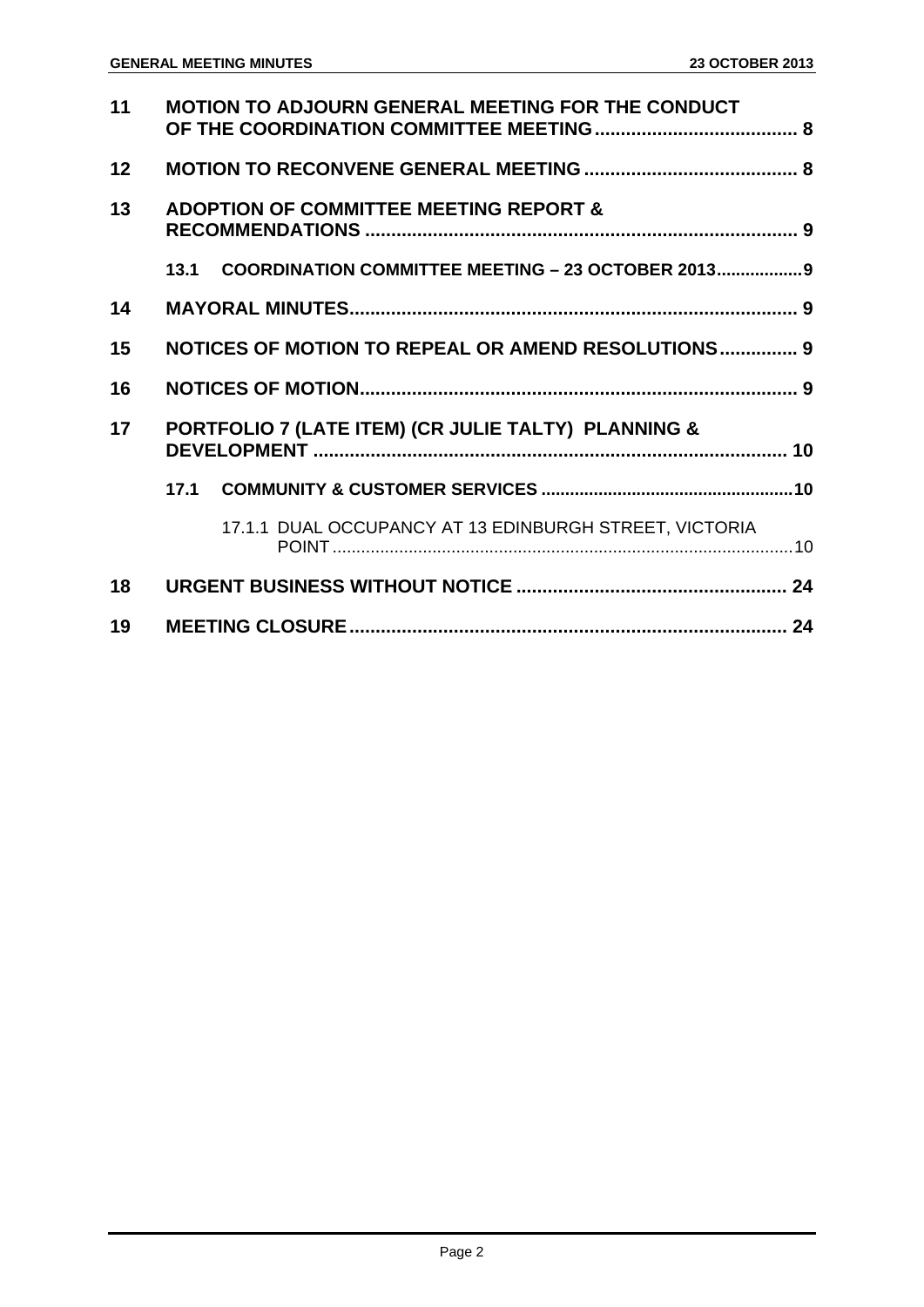#### **1 DECLARATION OF OPENING**

The Mayor declared the meeting open at 10.32am and acknowledged the Quandamooka people, who are the traditional custodians of the land on which Council meets.

#### **2 RECORD OF ATTENDANCE AND LEAVE OF ABSENCE**

#### **MEMBERS PRESENT:**

| Cr K Williams       | Mayor                                |
|---------------------|--------------------------------------|
| Cr A Beard          | Deputy Mayor & Councillor Division 8 |
| Cr C Ogilvie        | <b>Councillor Division 2</b>         |
| <b>Cr L Hewlett</b> | <b>Councillor Division 4</b>         |
| Cr M Edwards        | <b>Councillor Division 5</b>         |
| Cr M Elliott        | <b>Councillor Division 7</b>         |
| Cr P Bishop         | <b>Councillor Division 10</b>        |
|                     |                                      |

#### **EXECUTIVE LEADERSHIP GROUP:**

| Mr B Lyon    | <b>Chief Executive Officer</b>                 |
|--------------|------------------------------------------------|
| Mr N Clarke  | <b>General Manager Organisational Services</b> |
| Mr G Soutar  | General Manager Infrastructure & Operations    |
| Mr G Holdway | <b>Chief Financial Officer</b>                 |

#### **MINUTES:**

Mrs E Striplin Corporate Meetings & Registers Team

#### **LEAVE OF ABSENCE**

Moved by: Cr P Bishop Seconded by: Cr A Beard

That leave of absence be granted for Cr Paul Gleeson who is attending the 'Healthy Waterways 2013 Ecosystem Health Report Card".

CARRIED 7/0

Crs Boglary, Hardman, Talty and Gleeson were absent from the meeting.

| Moved by:    | Cr M Elliott |
|--------------|--------------|
| Seconded by: | Cr A Beard   |

That leave of absence be granted for Crs Wendy Boglary and Julie Talty who are attending the '2013 Local Government Association of Queensland Conference' in Cairns.

CARRIED 7/0

Crs Boglary, Hardman, Talty and Gleeson were absent from the meeting.

#### **APOLOGY**

Cr K Hardman, Councillor Division 3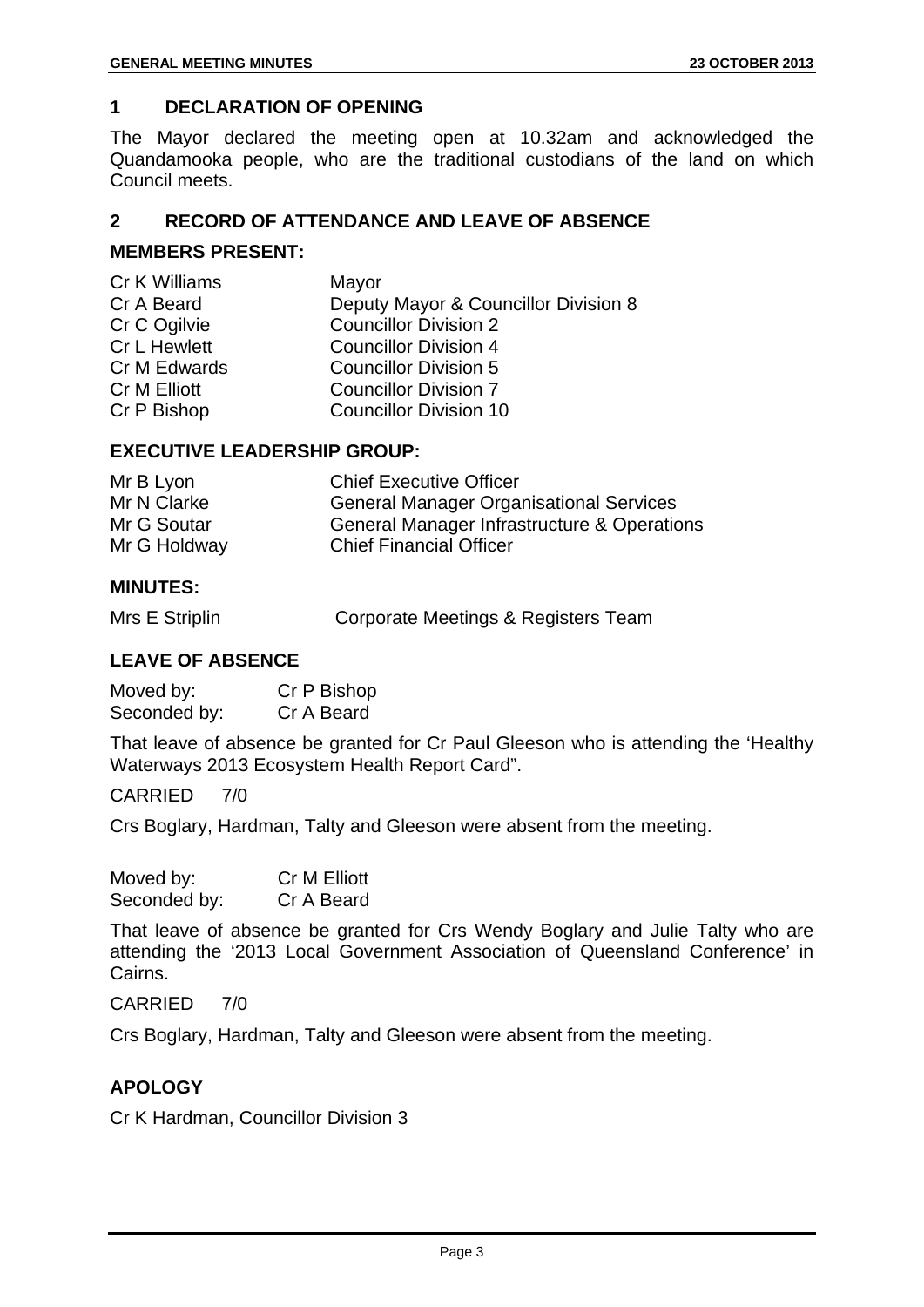#### **3 DEVOTIONAL SEGMENT**

Rev Dr David Elvery, Birkdale Baptist Church and member of the Ministers' Fellowship led Council in a brief devotional segment.

#### **4 RECOGNITION OF ACHIEVEMENT**

#### **4.1 KRISTEN BANKS – ROTARY INTERNATIONAL 'PRIDE OF WORKMANSHIP' AWARDS 2013**

Kristen Banks, Senior Advisor Corporate Communications was a recipient of an award at the Rotary 'Pride of Workmanship' awards last night.

When Kristen Banks is looking after a project you know it will be done strategically, professionally and collaboratively. Kristen has been working in Redland City Council and for just one year and has forged a reputation for 'safe hands' for everything that she does. She's incredibly hard working, builds wonderful relationships across the organisation and delivers on everything every time, whether it be organising a large scale event for the community or developing a business prospectus for the City.

We are very fortunate to have such talented staff and Kristen is just one of the incredibly talented creative people that we have. A big thank you on behalf of Council for putting this City forward as her choice of employment, but also as she is representing Council in the broader community and doing a very good job.

#### **4.2 HUGH CORNISH – QUEENSLAND FINALIST - ANNUAL AUSTRALIAN OF THE YEAR**

The first face to appear on Queensland television in 1959 and a TV regular for many years afterwards, Hugh has made an outstanding lifetime contribution to the media industry, the arts and the community.

Among his many achievements, Hugh is a recording artist, radio announcer and television presenter.

Tragedies in his own life have driven Hugh to make a difference. He is a committed fundraiser and charity worker, helping raise \$9 million through nine telethons and more than 100 concerts that he produced and compeered. He has been an ambassador for Wesley Hospital and has supported many other charities that assist Queensland's disadvantaged.

Today, Hugh, who is 79 years young, devotes his time to improving the quality of life of people living in retirement villages. Using his gift for 'making things happen', Hugh has established a regular entertainment program at the Renaissance Retirement Village, and he is currently involved in a study of care for people with advanced dementia.

Earlier this year he and other residents of Renaissance published a calendar to raise money for cancer.

Hugh is certainly a worthy Queensland finalist.

#### **4.3 KATRINA BUETEL – FINALIST AUSTRALIA**

Challenged by her local church to turn \$100 into something meaningful to help others, Katrina launched the *Pink Pamper Pack* project in 2008. Her idea was to provide two packs each week to women struggling through difficult times. Less than three years later, Katrina had distributed nearly 600 packs and established the *Redland Centre for Women* to empower and connect women in the Redlands.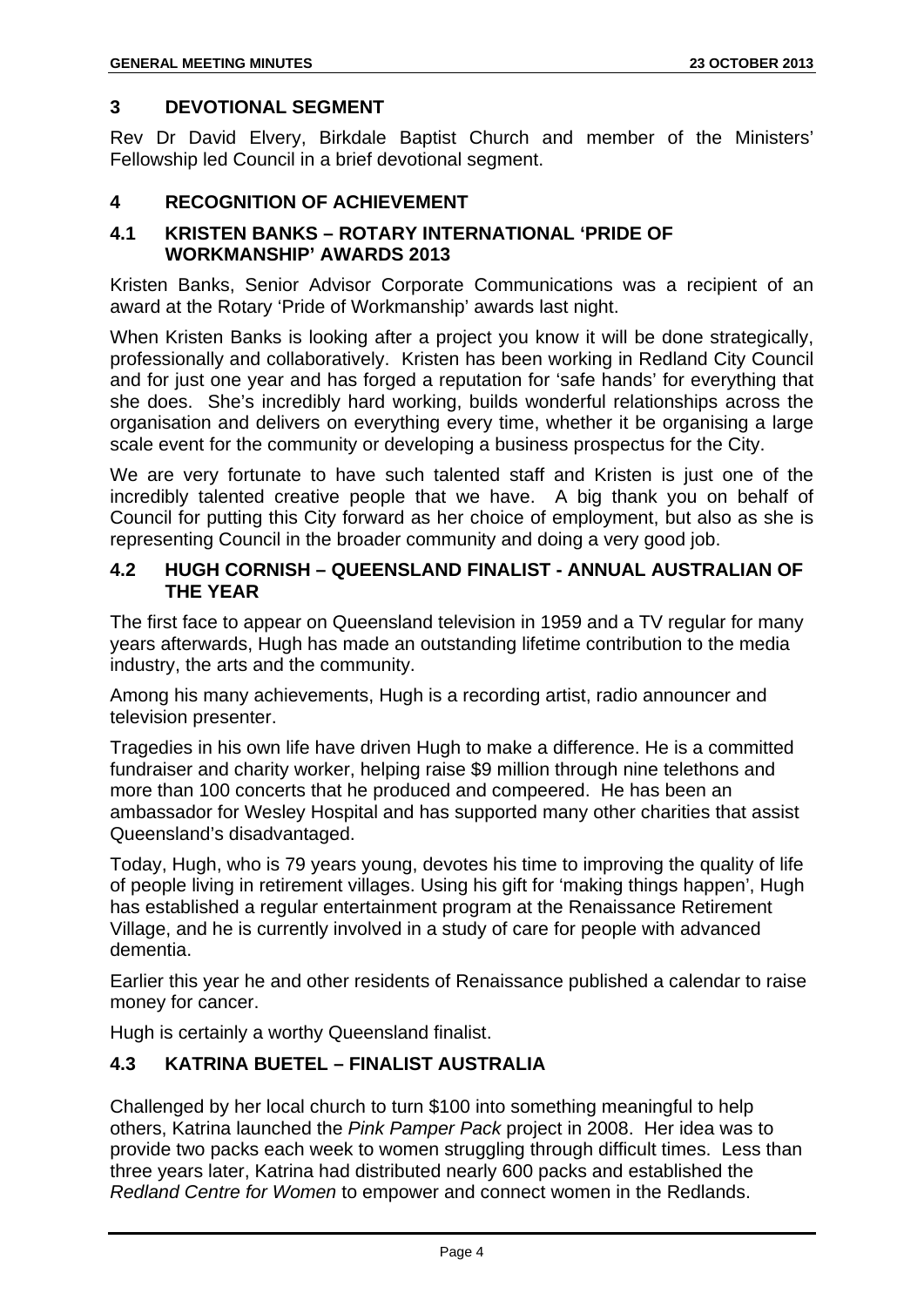Today, Katrina leads a group of passionate volunteers, drives the distribution of *Pink Pamper Packs*, and oversees an education program which helps first time young mums, encourages women to set goals, and to live their best lives.

She also spearheads large fundraising events, including the Redlands Women's Expo which attracted more than 1100 women when held recently. The Expo is bigger and better each year.

Originally a single mother, Katrina is now married with three children, and juggles her voluntary role while working alongside her husband in the family tourism business, which just happened to win a major award at the recent Moreton Bay Tourism Awards.

Admired for her hands-on approach, Katrina is an inspiring example of how one person can make a real difference.

Redland City is proud to be home to Hugh Cornish and Katrina Beutel.

On behalf of Redland City Council and our City, I wish our champions the very best wishes for the state finals on November 13

We hope their phenomenal efforts to help others are recognised on the national stage, when the Australian of the year Awards are announced in Canberra on January 25 next year.

*The Mayor presented both Hugh and Katrina with Certificates on behalf of Redland City Council.* 

#### **4.4 CLAIRE CHILDS & KRISTEN WARD – REDLAND'S WALK TO CURE DIABETES**

Cr Paul Bishop congratulated officers for working with Claire Child's and Kristen Ward, two members of the Redlands community who deserve recognition for their amazing achievement in going through all the processes of organising the Redlands' Walk to Cure Diabetes.

#### **5 RECEIPT AND CONFIRMATION OF MINUTES**

#### **5.1 GENERAL MEETING MINUTES 09 OCTOBER 2013**

#### **COUNCIL RESOLUTION**

**Moved by: Cr M Elliott Seconded by: Cr M Edwards** 

**That the Minutes of the General Meeting of Council held on 9 October 2013 be confirmed.** 

General Meeting Minutes 9 October 2013

#### **CARRIED 7/0**

Crs Boglary, Harwood, Talty and Gleeson were absent from the meeting.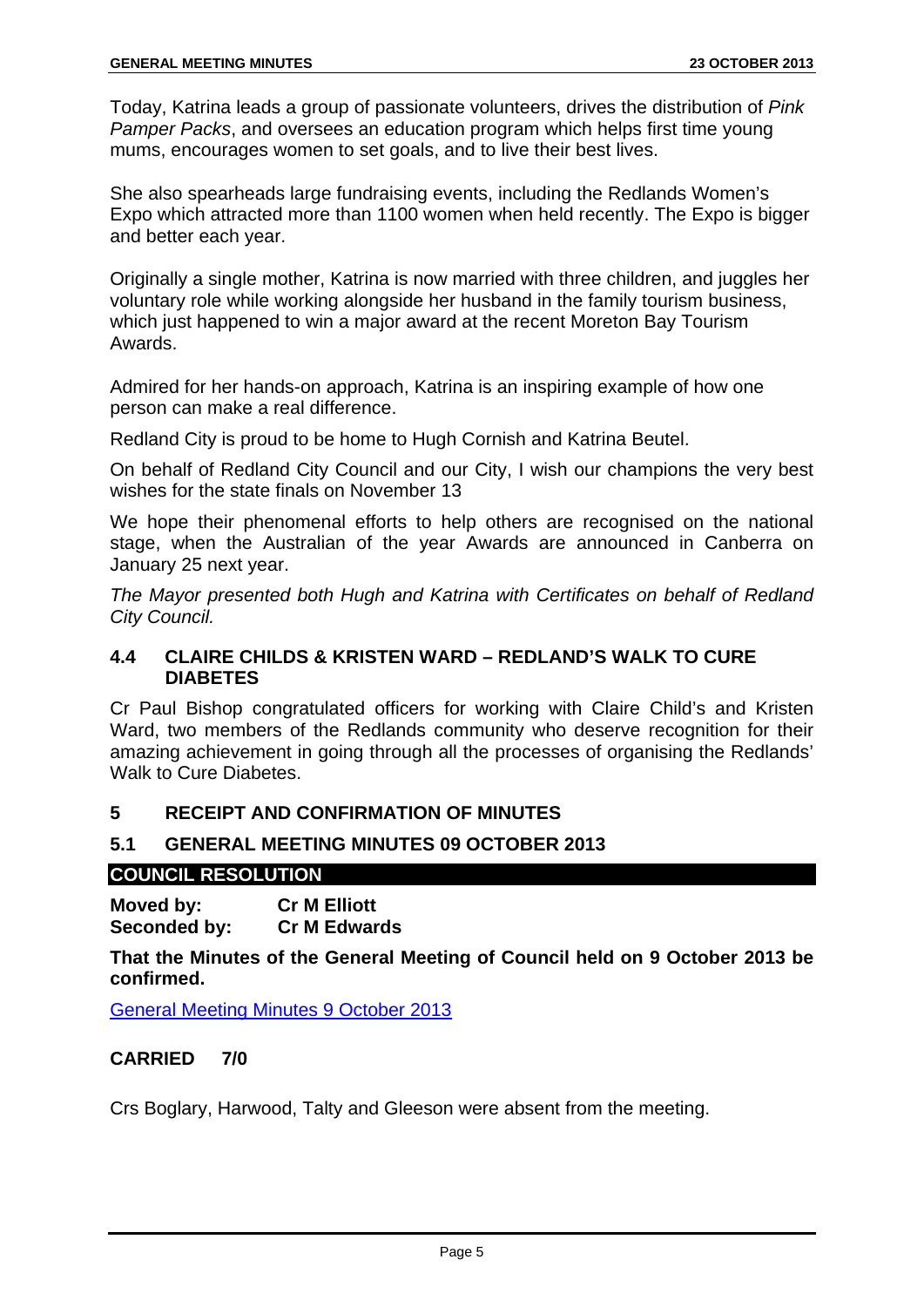#### **6 MATTERS OUTSTANDING FROM PREVIOUS COUNCIL MEETING MINUTES**

The Chief Executive Officer presented the following item for noting:

#### **6.1 PETITION (DIVISION 4) REQUEST TO REOPEN NORFOLK BEACH ROADWAY TO VEHICULAR TRAFFIC**

At the General Meeting on 5 June 2013 Council resolved that the petition, which reads as follows, be received and referred to a Committee or officer for consideration and a report to the local government and that the principal petitioner be advised in writing accordingly.

*Request for Council to "reopen Norfolk Beach roadway to vehicular traffic in accordance with the Coochiemudlo Island Land Management Plan 2004 until the sealed and signposted Victoria Parade East is completed to connect with Victoria Parade South.* 

A report addressing this matter will be presented to an ensuing Coordination Committee Meeting.

#### **7 PUBLIC PARTICIPATION**

#### **MOTION TO ADJOURN MEETING**

Moved by: Cr M Elliott Seconded by: Cr P Bishop

That Council adjourn the meeting for a 15 minute public participation segment.

CARRIED 7/0

Crs Boglary, Hardman, Talty and Gleeson were absent from the meeting.

- 1. Mr M Flanigan, Green Australia Structural Products addressed Council regarding dust control and beautifying the Redlands.
- 2. Mrs Kay Murphy, resident of Thornlands, complimented Council on their achievements over the past 18 months, in particular, faster action on \*\*8 requests and faster communication with local Councillor.

#### **MOTION TO RESUME MEETING**

Moved by: Cr M Elliott Seconded by: Cr P Bishop

That the meeting proceedings resume.

CARRIED 7/0

Crs Boglary, Hardman, Talty and Gleeson were absent from the meeting.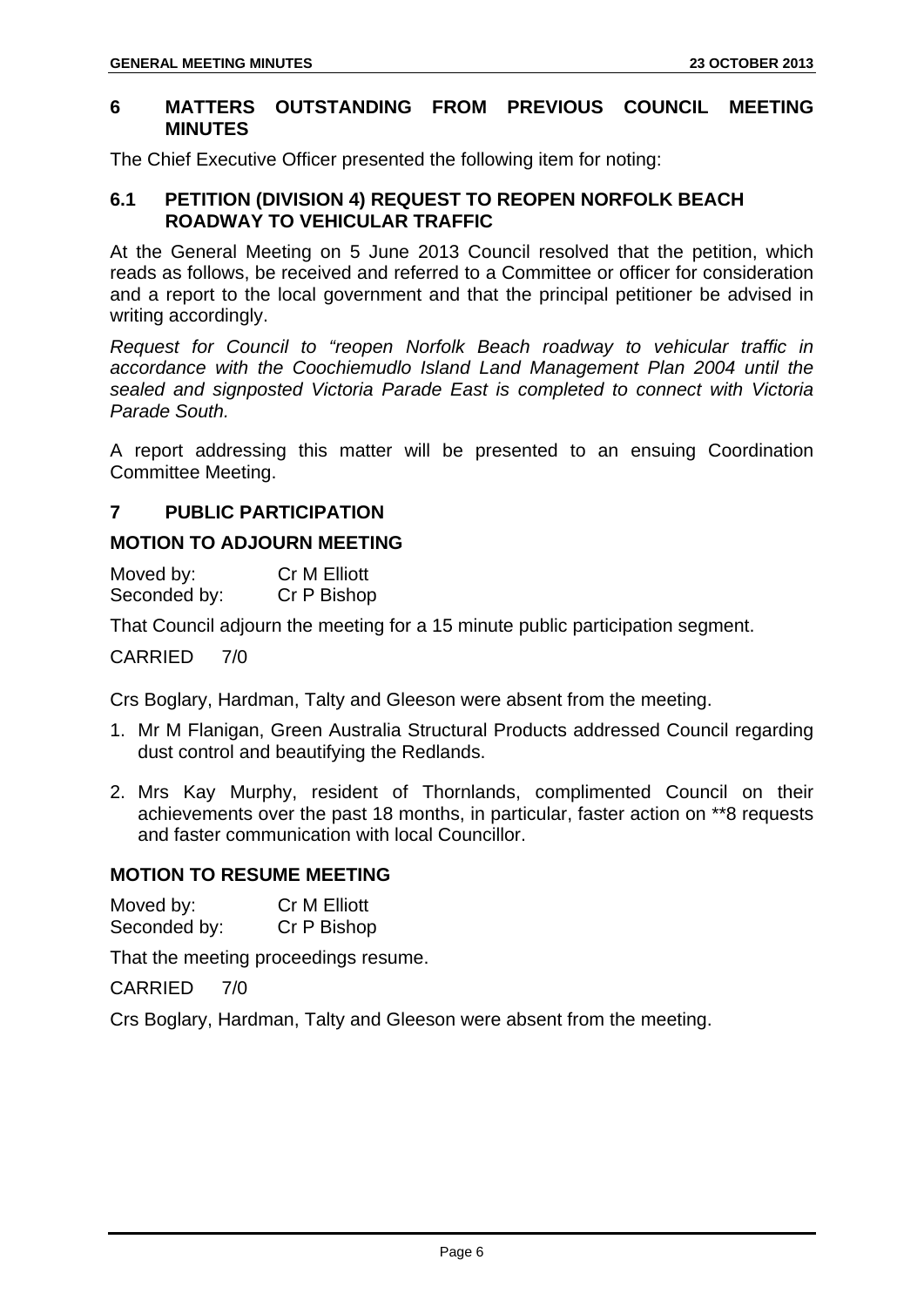#### **8 PETITIONS AND PRESENTATIONS**

#### **8.1 INFRASTRUCTURE & OPERATIONS**

#### **8.1.1 PETITION (CR EDWARDS – DIVISION 5) – REQUEST THAT COUNCIL APPROVE CONSTRUCTION OF RECREATIONAL BOAT RAMP AND CAR PARK EXTENSION ON MACLEAY ISLAND**

#### **COUNCIL RESOLUTION**

| Moved by:    | <b>Cr M Elliott</b> |
|--------------|---------------------|
| Seconded by: | <b>Cr P Bishop</b>  |

**That Council resolve as follows:** 

- **1. That the petition, which reads as follows, be received and referred to a committee or the Chief Executive Officer for consideration and a report to the local government; and**
- **2. That the principal petitioner be advised in writing.**

*"That Council approve the construction of the recreational boat ramp and car park extension on Macleay Island (MC011853) based on the plan held by Council entitled 'Community LAT Concept – Sep 13..."* 

#### **CARRIED 7/0**

Crs Boglary, Hardman, Talty and Gleeson were absent from the meeting.

**8.1.2 PETITION (CR EDWARDS) – REQUEST THAT COUNCIL "... DIVIDE THE DOG OFF-LEASH AREA AT TORQUAY ROAD AND TALBURPIN ESPLANADE INTO TWO AREAS TO CATER FOR THE NEEDS OF SMALL AND LARGE DOGS..."** 

#### **COUNCIL RESOLUTION**

| Moved by:    | <b>Cr M Elliott</b> |
|--------------|---------------------|
| Seconded by: | <b>Cr P Bishop</b>  |

**That Council resolve as follows:** 

- **1. That the petition, which reads as follows, is of an operational nature and be received and referred to the Chief Executive Officer for consideration; and**
- **2. That the principal petitioner be advised in writing.**

*".... That Council have the existing off leash area on the corner of Torquay Road and Talburpin Esplanade subdivided into two areas to cater for the needs of small and large dogs..."* 

#### **CARRIED 7/0**

Crs Boglary, Hardman, Talty and Gleeson were absent from the meeting.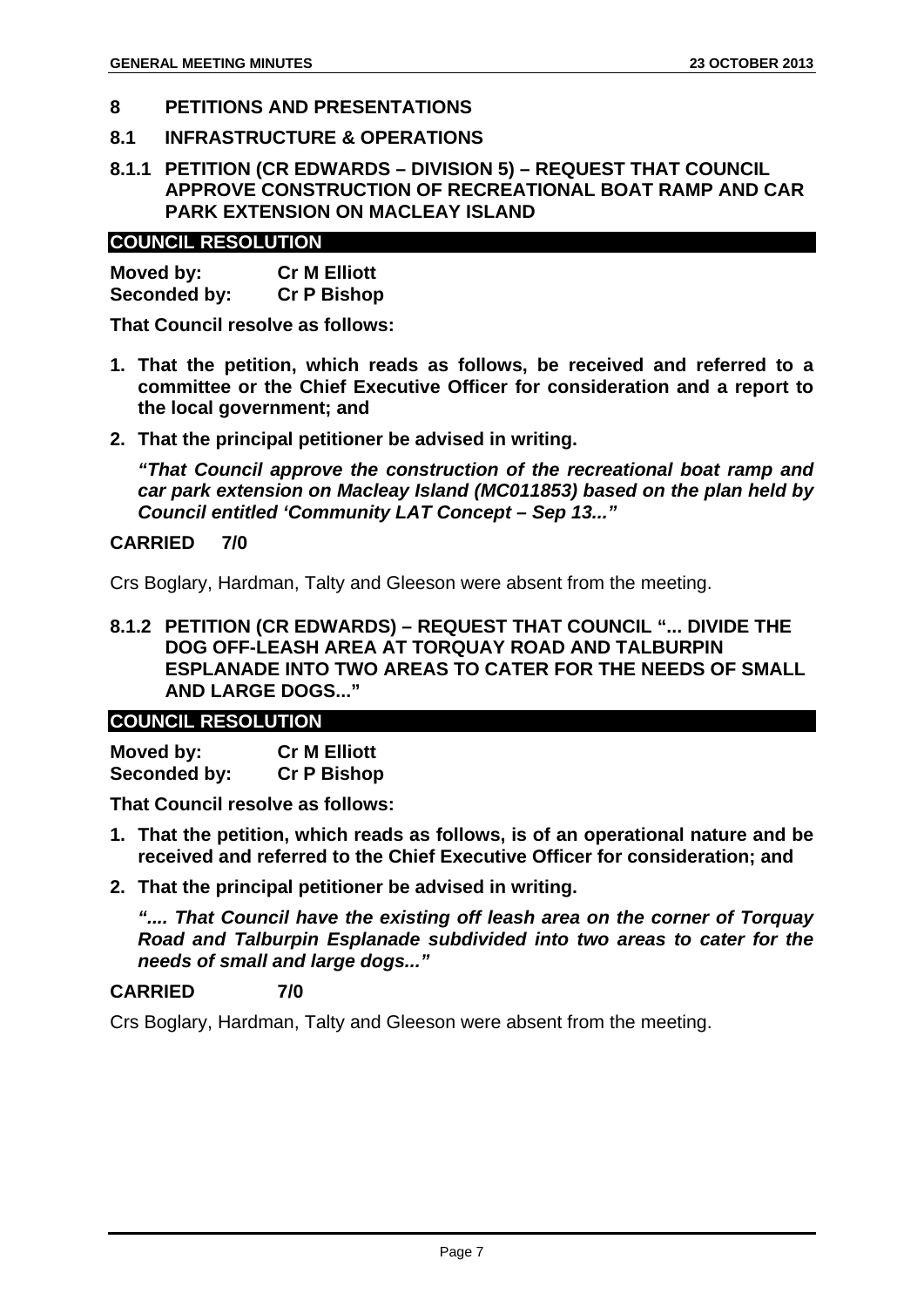#### **9 MOTION TO ALTER THE ORDER OF BUSINESS**

#### **9.1 MOTION TO ACCEPT LATE ITEM**

#### **COUNCIL RESOLUTION**

**Moved by: Cr L Hewlett Seconded by: Cr M Edwards** 

**That the following late item be received:** 

#### **1. Dual Occupancy at 13 Edinburgh Street, Victoria Point**

#### **CARRIED 7/0**

Crs Boglary, Hardman, Talty and Gleeson were absent from the meeting.

#### **10 DECLARATION OF MATERIAL PERSONAL INTEREST OR CONFLICT OF INTEREST ON ANY ITEMS OF BUSINESS**

Nil.

#### **11 MOTION TO ADJOURN GENERAL MEETING FOR THE CONDUCT OF THE COORDINATION COMMITTEE MEETING**

#### **COUNCIL RESOLUTION**

**Moved by: Cr C Ogilvie Seconded by: Cr M Edwards** 

**That the meeting be adjourned at 11.14am to enable the conduct of the Coordination Committee meeting.** 

#### **CARRIED 7/0**

Crs Boglary, Hardman, Talty and Gleeson were absent from the meeting.

#### **12 MOTION TO RECONVENE GENERAL MEETING**

#### **COUNCIL RESOLUTION**

**Moved by: Cr M Elliott Seconded by: Cr C Ogilvie** 

#### **That the General Meeting be reconvened at 11.23am.**

#### **CARRIED 7/0**

Crs Boglary, Hardman, Talty and Gleeson were absent from the meeting.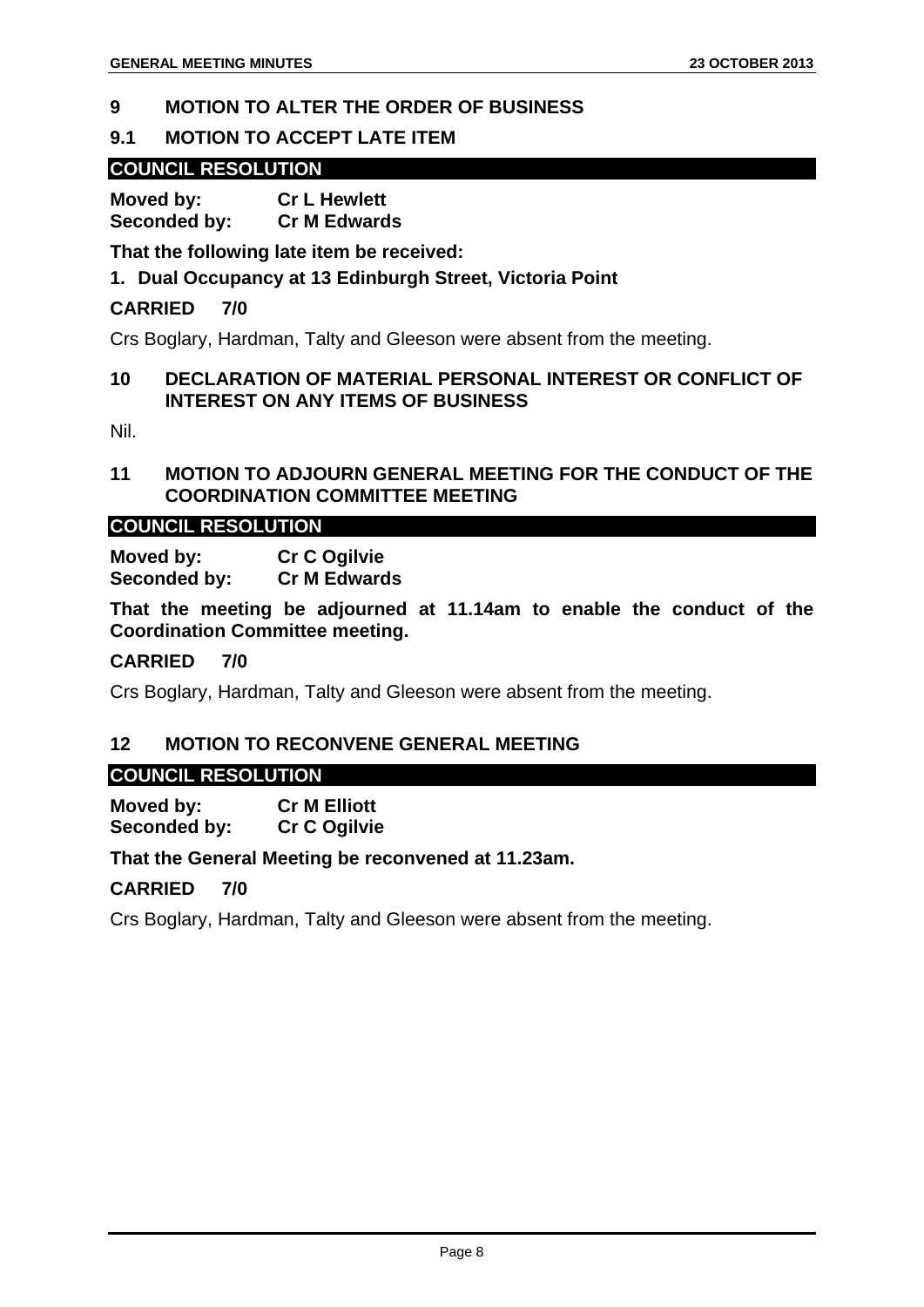#### **13 ADOPTION OF COMMITTEE MEETING REPORT & RECOMMENDATIONS**

#### **13.1 COORDINATION COMMITTEE MEETING – 23 OCTOBER 2013**

#### **COUNCIL RESOLUTION**

**Moved by: Cr A Beard Seconded by: Cr P Bishop** 

**That the Report and Recommendations of the Coordination Committee meeting held 23 October 2013 be adopted.** 

**Coordination Committee Report 23 October 2013**

#### **CARRIED 7/0**

Crs Boglary, Hardman, Talty and Gleeson were absent from the meeting.

#### **14 MAYORAL MINUTES**

Nil.

**15 NOTICES OF MOTION TO REPEAL OR AMEND RESOLUTIONS** 

Nil.

**16 NOTICES OF MOTION** 

Nil.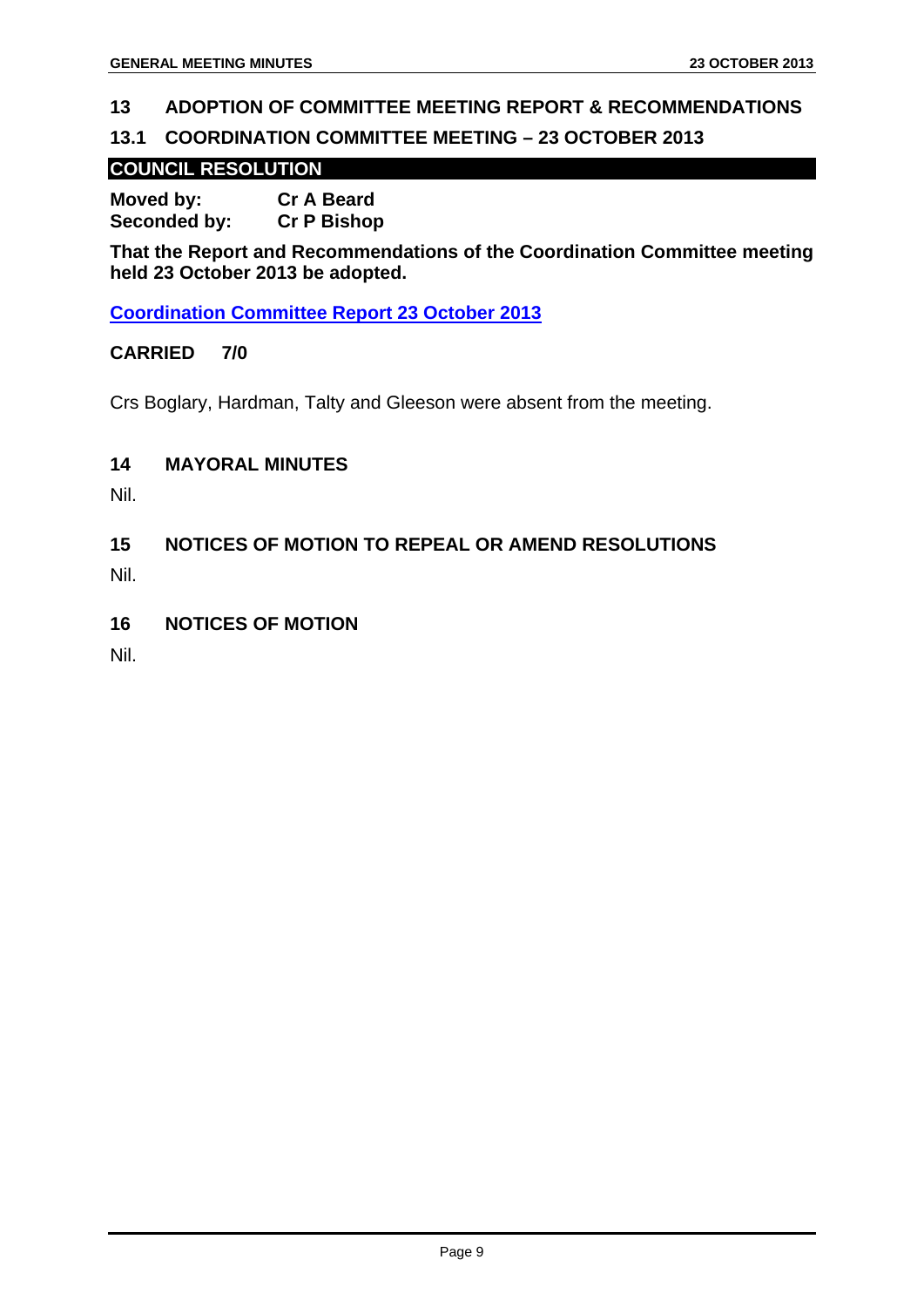#### **17 PORTFOLIO 7 (LATE ITEM) (CR JULIE TALTY) PLANNING & DEVELOPMENT**

#### **17.1 COMMUNITY & CUSTOMER SERVICES**

**17.1.1 DUAL OCCUPANCY AT 13 EDINBURGH STREET, VICTORIA POINT** 

**Dataworks Filename: MCU012828** 

**Attachment: Plans and Elevations**

We

**Services** 

**Authorising/Responsible Officer: Louise Rusan General Manager Community & Customer** 

**Author: Eskinder Ukubamichael Acting Senior Planner, Planning Assessment** 

#### **PURPOSE**

| <b>Application Type</b>                    | Code Assessment                                     |
|--------------------------------------------|-----------------------------------------------------|
| <b>Proposed Use</b>                        | Dual Occupancy                                      |
| <b>Property Description</b>                | Lot 14 on RP64488                                   |
| <b>Location</b>                            | 13 Edinburgh Street Victoria Point QLD 4165         |
| <b>Land Area</b>                           | 1222.0 Square Metres                                |
| Zoning                                     | <b>UR - Urban Residential</b>                       |
| <b>Designated Community Infrastructure</b> | Not Applicable                                      |
| <b>Overlays</b>                            | <b>Acid Sulfate Soils Overlay</b>                   |
|                                            | Flood Storm and Drainage Constrained Land Overlay   |
| SEQ Regional Plan 2009-2031 - Land         | Urban Footprint                                     |
| <b>Use Category</b>                        |                                                     |
| <b>No. of Public Submissions</b>           | Not Applicable                                      |
| <b>Applicant</b>                           | Mr T Barker                                         |
| <b>Land Owner</b>                          | Mr A J Barker, Mr D A Barker, Mr W J Barker, Mr N R |
|                                            | <b>Barker</b>                                       |
| <b>Properly Made Date</b>                  | 30/04/2012                                          |
| <b>Start Decision Stage</b>                | 22/08/2012                                          |
| <b>Statutory Decision Date</b>             | 10/10/2013                                          |
| <b>Application Coordinator</b>             | Eskinder Ukubamichael                               |
| <b>Manager</b>                             | <b>Andrew Veres</b>                                 |
| <b>Officer's Recommendation</b>            | Development Permit                                  |

This Category 4 application is referred to Coordination Committee for determination at the request of the divisional Councillor.

#### **EXECUTIVE SUMMARY**

Council has received an application seeking a Development Permit for a Material Change of Use (Code Assessment) for a Dual Occupancy on an allotment zoned Urban Residential, on land at 13 Edinburgh Street, Victoria Point.

The proposal consists of an existing single storey dwelling unit and a new two storey detached dwelling unit on a 1222m² allotment.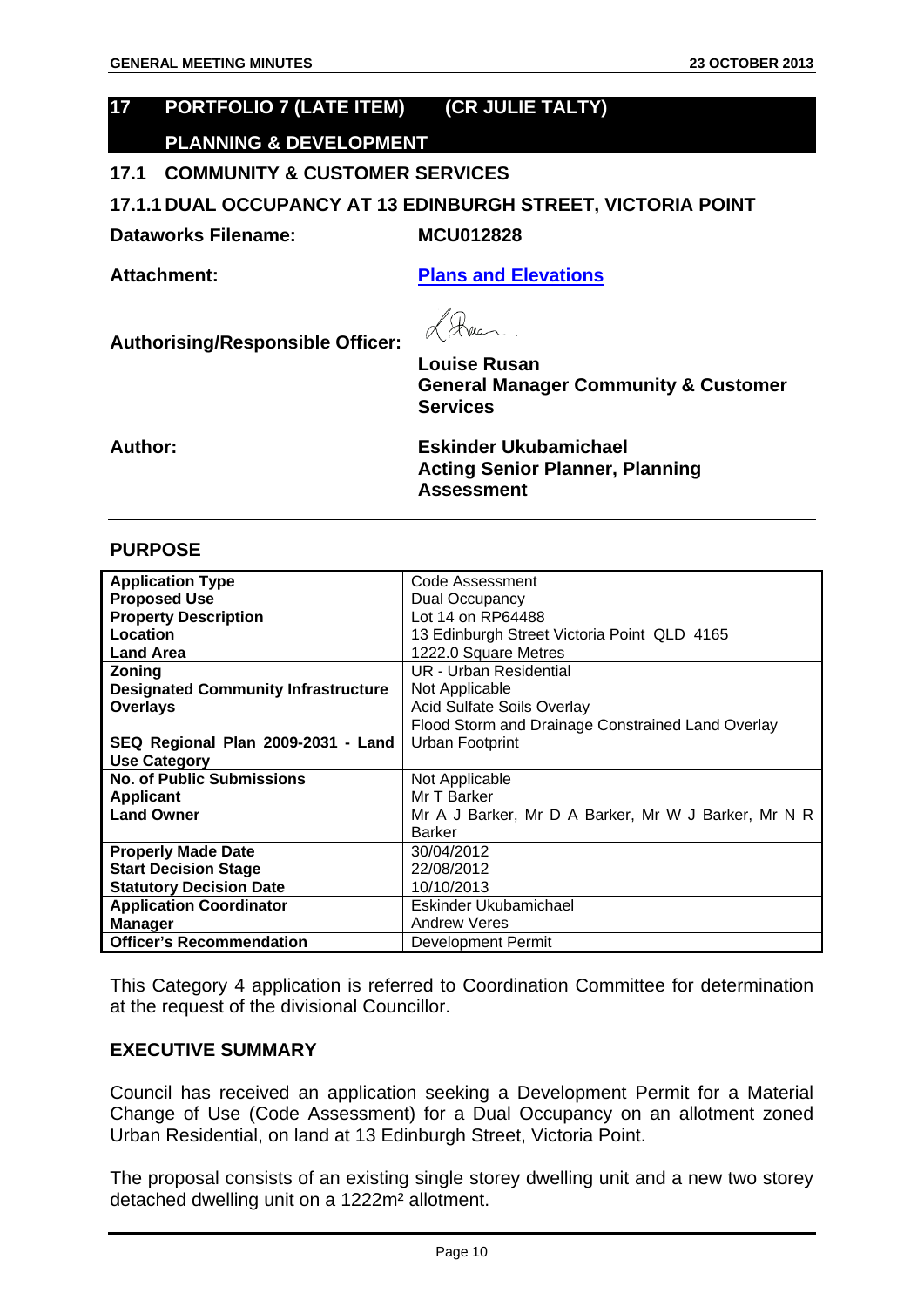The application was made in accordance with the *Sustainable Planning Act 2009* and did not require public consultation. The proposal required referral to an advice agency.

Key Issues with the application are:

- Finished floor levels;
- Development over a sewer line; and
- Land dedication for cycleway.

The application has been assessed against the relevant sections of the Redlands Planning Scheme (RPS). The proposal generally complies with the RPS. The use is appropriate in the zone. Issues in relation to floor levels and building over a sewer line have been addressed in the report and conditions are proposed to ensure that the dwelling units function effectively in this regard.

Land dedication to accommodate a future cycleway in accordance with the Priority Infrastructure Plan (PIP) is not recommended. This is on the basis that the location of the future cycleway may change, further to a recent resolution of Council to review the PIP.

It is recommended that the application be granted a **Development Permit**, subject to conditions. The applicant will be required to obtain a number of additional permits prior to construction of the development.

#### **PLANNING HISTORY**

No relevant planning history.

#### **DEVELOPMENT PROPOSAL & SITE DESCRIPTION**

|                                            | Unit 1 (existing)                                                                                                                                                       | Unit 2                                                                                                                                                                                |
|--------------------------------------------|-------------------------------------------------------------------------------------------------------------------------------------------------------------------------|---------------------------------------------------------------------------------------------------------------------------------------------------------------------------------------|
| Storeys:                                   |                                                                                                                                                                         | 2                                                                                                                                                                                     |
| Maximum Height                             | Approximately 4.5 metres                                                                                                                                                | 8.4 metres                                                                                                                                                                            |
| above Ground Level:                        |                                                                                                                                                                         |                                                                                                                                                                                       |
| Site Cover:                                | 393.2m <sup>2</sup> over 1222m <sup>2</sup> 32.1% (total)                                                                                                               | 393.2m <sup>2</sup> over 1222m <sup>2</sup> 32.1% (total)                                                                                                                             |
| Design Features:                           | Internally there are three bedrooms,<br>living/dining room, bathroom<br>and<br>laundry. A verandah on back side of<br>the existing dwelling house, raised on<br>stumps. | Internally there are three bedrooms,<br>meals/lounge room, bathroom and<br>laundry. An entry porch and decks are<br>included on the design of the dwelling.<br>Raised on steel posts. |
| Car Parking Provision:                     | A double garage on the ground level of<br>the dwelling.                                                                                                                 | A double carport is proposed which<br>has been integrated into the dwelling<br>design.                                                                                                |
| <b>External Construction</b><br>Materials: | Weatherboard house on stumps with<br>the roof being metal sheets.                                                                                                       | A mixture of fibre cement, plywood and<br>galvanised sheet steel wall cladding<br>with corrugated sheet for roofing.                                                                  |
| Front setback:                             | 7.2m to Outer Most Projection (OMP).                                                                                                                                    | 3.5m to Outer Most Projection (OMP).                                                                                                                                                  |
| Side boundary<br>setbacks:                 | Side from north-west $= 1.5$ m to the<br>OMP.                                                                                                                           | Side from south-east $=$ 4.0m to OMP                                                                                                                                                  |
| Rear boundary<br>setback:                  | More than 8.0m                                                                                                                                                          | More than 8.0m                                                                                                                                                                        |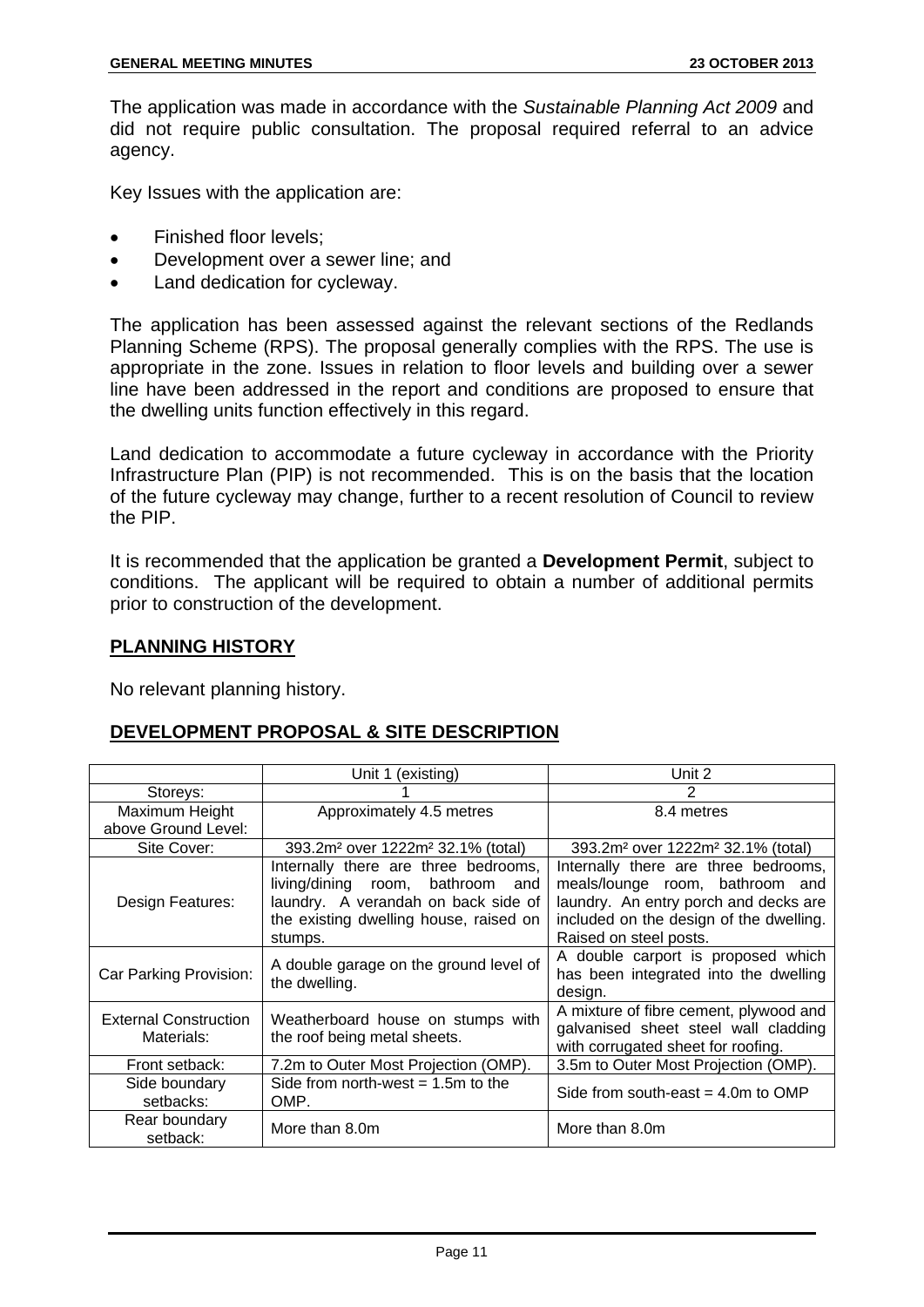#### **Proposal**

The proposal is for development of a second detached two storey dwelling (Unit 2) besides an existing dwelling house (Unit 1), on an allotment with an area of  $1222m^2$ . The specific details of the proposal are as follows:

#### **Site & Locality**

The site has frontage of approximately 37m to Edinburgh Street. The site is improved by a single storey dwelling house and a shed. The land slopes from west (2.8m AHD) to east (1.37m AHD). The lot backs on to the shore line of Moreton Bay. The lot has mature vegetation predominantly along frontage off the site. A sewer pipe exists along the shore line boundary of the lot.

Adjacent and nearby allotments are zoned Urban Residential

- North-eastern side Urban Residential lots predominantly with single and two storey dwelling houses.
- North-eastern side Urban Residential lots predominantly with single and two storey dwelling houses.
- East side Moreton Bay
- South side Urban Residential lots predominantly with single and two storey dwelling houses.

#### **CONSULTATION**

#### **Councillor**

Copies of the original proposal were provided to the Councillor for Division 4 on 27 April 2012.

#### **Engineering Assessment**

Council's Engineering Assessment Team has assessed the proposed development and considered it satisfactory.

#### **Environmental Assessment**

Council's Environmental Assessment Team has assessed the proposed development and considered it satisfactory.

#### **City Infrastructure Group**

The property frontage on Moreton Bay is on the Cycleway Trunk Network (and forms part of future Moreton Bay Cycleway link identified in the PIP). Councils past practice has been to acquire the corridor at the time of development, which Council has undertaken in nearby properties in the area. The normal width of acquisition is for a minimum of 5 metres or the corresponding overarching designated planning zone. After an in field inspection CIG believes that this could be reduced to 4 metres for a short length past this property and still provide an acceptable level of service without extension onto the bay utilising a boardwalk.

The recent Council resolution to review the PIP in relation to the Moreton Bay Cycleway will be undertaken as part of the larger PIP and subsequent Planning Scheme review. It is recommended that this cycleway review remain part of this statutory process as there is still detailed assessment required to implement a review and comply with the statutory processes.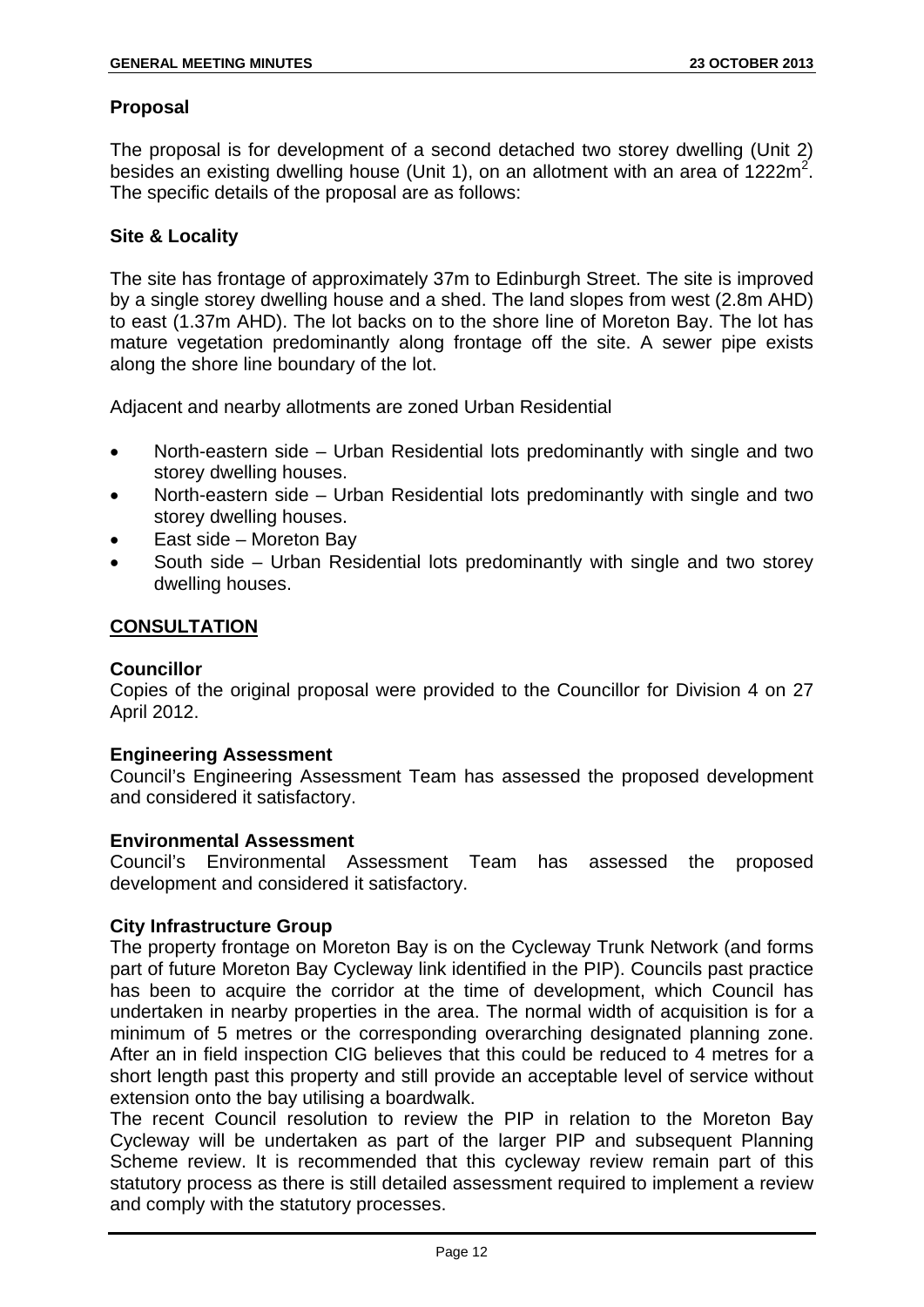Any variation to the PIP corridor alignments must be via Council resolution which should consider levels of service, costs and wider community expectations.

#### **APPLICATION ASSESSMENT**

#### *Sustainable Planning Act 2009*

The application has been made in accordance with the *Sustainable Planning Act 2009* Chapter 6 – Integrated Development Assessment System (IDAS) and constitutes an application for Material Change of Use under the Redlands Planning Scheme.

#### **SEQ Regional Plan 2009-2031**

The site is located within the Urban Footprint in the SEQ Regional Plan 2009-2031.

#### **State Planning Policies & Regulatory Provisions**

| <b>State Planning Policy / Regulatory</b><br><b>Provision</b> | <b>Applicability to Application</b>                                                                                                                                                                                                                               |
|---------------------------------------------------------------|-------------------------------------------------------------------------------------------------------------------------------------------------------------------------------------------------------------------------------------------------------------------|
| <b>SEQ Koala Conservation SPRP</b>                            | The site is classified as 'Medium Other'. No habitat trees<br>are being removed. The layout does not present any<br>significant barrier to koala movement, and therefore<br>complies with Division 6 of the SPRP, Column 2 Item 3.<br>No conditions are required. |
| SPRP (Adopted Charges)                                        | The development is subject to infrastructure charges in<br>accordance with the SPRP (adopted charges) and<br>Council's adopted resolution. Details of the charges<br>applicable have been provided under the Infrastructure<br>Charges heading of this report.    |

#### **Redlands Planning Scheme**

The application has been received and assessed under the Redlands Planning Scheme version 4.

#### Zone Code

The subject lot is zoned Urban Residential. The proposed development has been assessed against the provisions of the Urban Residential Zone Code, and is considered to comply with the code as follows:

- Uses and Other Development The proposal for a dual occupancy is consistent with intended development within the zone.
- Built Form and Density The proposed and existing dwelling with an approximate height of 8.4m and 4.5m respectively are within the probable solution height of 8.5 metres. The proposed site coverage of 32.1% is less than the 50% nominated in the probable solution. The density of the development is in accordance with the intended 1 dwelling unit per 400m² of site area.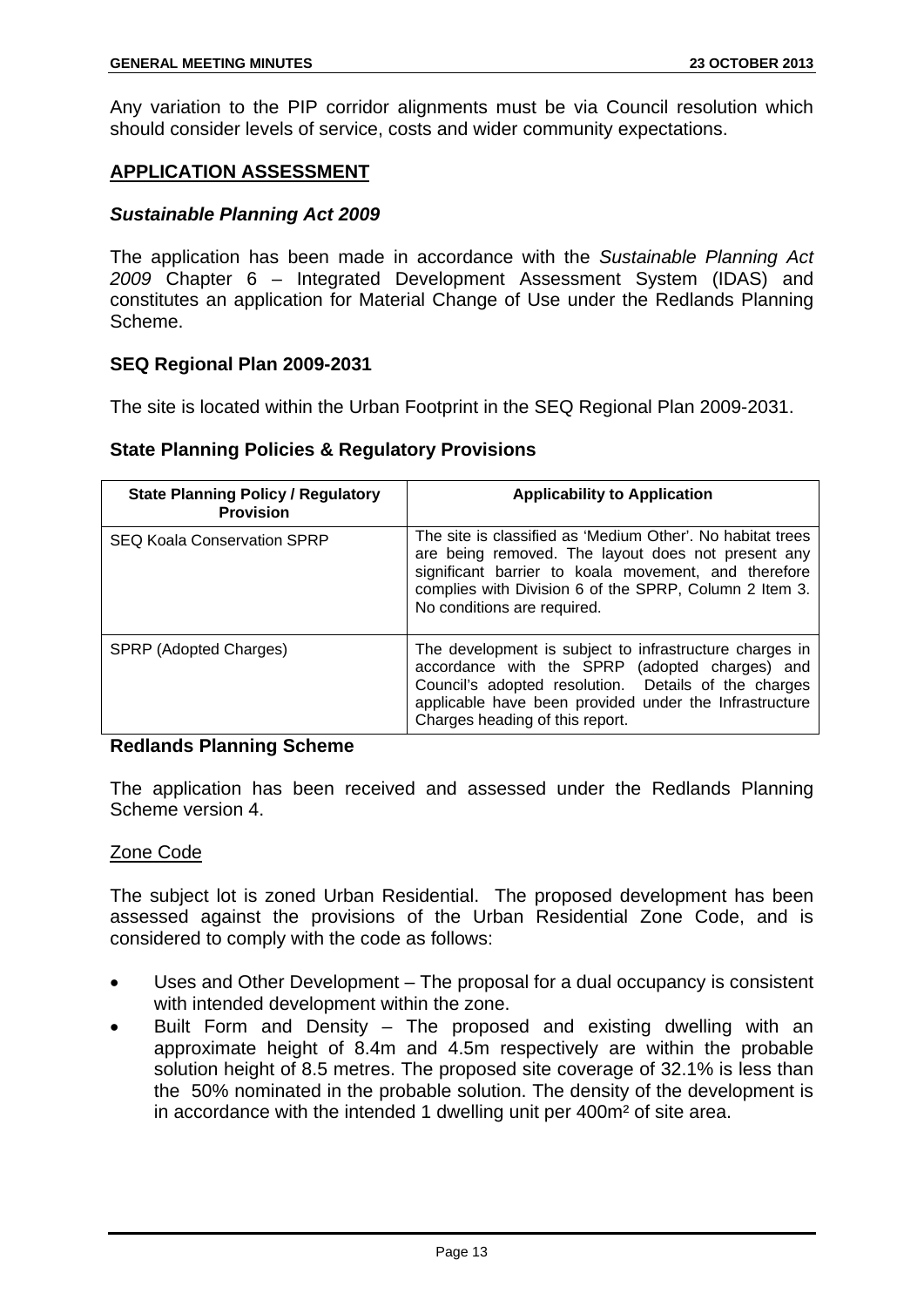- Amenity The proposal has been sited to ensure solar access is available to the dwelling units and is not restricted to adjoining sites. A sufficient private open space area, which is accessible to the living area of the dwelling units, has been provided. It is not considered that the proposal will cause a nuisance in relation to air quality, noise, lighting or traffic movements, as it is expected that these will be compatible with that experienced in a residential environment.
- Environment Existing trees are a 50/50 mix of natives & exotics. No trees are to be removed. An arborist report confirms that retained trees adjacent to the proposed dwelling are exotics. Conditions relating to excavation and fill, erosion prevention, sediment control, and landscaping species are recommended.
- Infrastructure  $-$  It is considered that the site should be able to be serviced by reticulated water and sewer, road access, energy, telecommunications and waste and recycling collection services. The nominated point of stormwater discharge is to kerb and channel on Edinburgh Street.

Specific Outcome S5.4(1)(b) seeks that uses provide and upgrade pedestrian and cycle paths. The lot is on an alignment identified in the current (PIP) as a trunk cycleway connection for the Moreton Bay Cycleway (P59 Victoria Point to north Redland Bay). This connection is identified as a 3.0m wide concrete path.

S.649 of the SPA provides that Council may impose conditions *'...if trunk infrastructure identified in the Priority Infrastructure Plan...is located on the premises.'*. In this case Council can reasonably impose a condition for dedication of the land necessary to accommodate the cycleway shown in the PIP. That has been the past and ongoing practice of Council. The landowner receives 'compensation' for the value of the land, funded from developer contributions in part.

However, at the general meeting of Council on 9 October, an urgent item of business resulted in a resolution of Council to review the Moreton Bay Cycleway in the PIP. The urgent item of business was a result of this application and the likely dedication of land.

There is consequently a distinct possibility that the alignment of the cycleway may change, such that it is no longer along the foreshore or on the subject property. Therefore, whilst the land dedication would normally be sought by condition of approval, it is not recommended in this case due to the recent resolution of Council to review the cycleway.

There is a distinct risk to Council in not acquiring the land as part of this development approval, as provided by the SPA. However, there is also a possibility that Council could acquire the land, pay compensation to the owner and subsequently not locate the cycleway on the current alignment.

On balance it is considered that the best approach is to ensure that the dual occupancy does not preclude, to the extent possible, the future cycleway being provided on the subject property, pending the PIP review. This results in a recommended condition to locate the second dwelling 1m toward the front boundary, but no land dedication condition.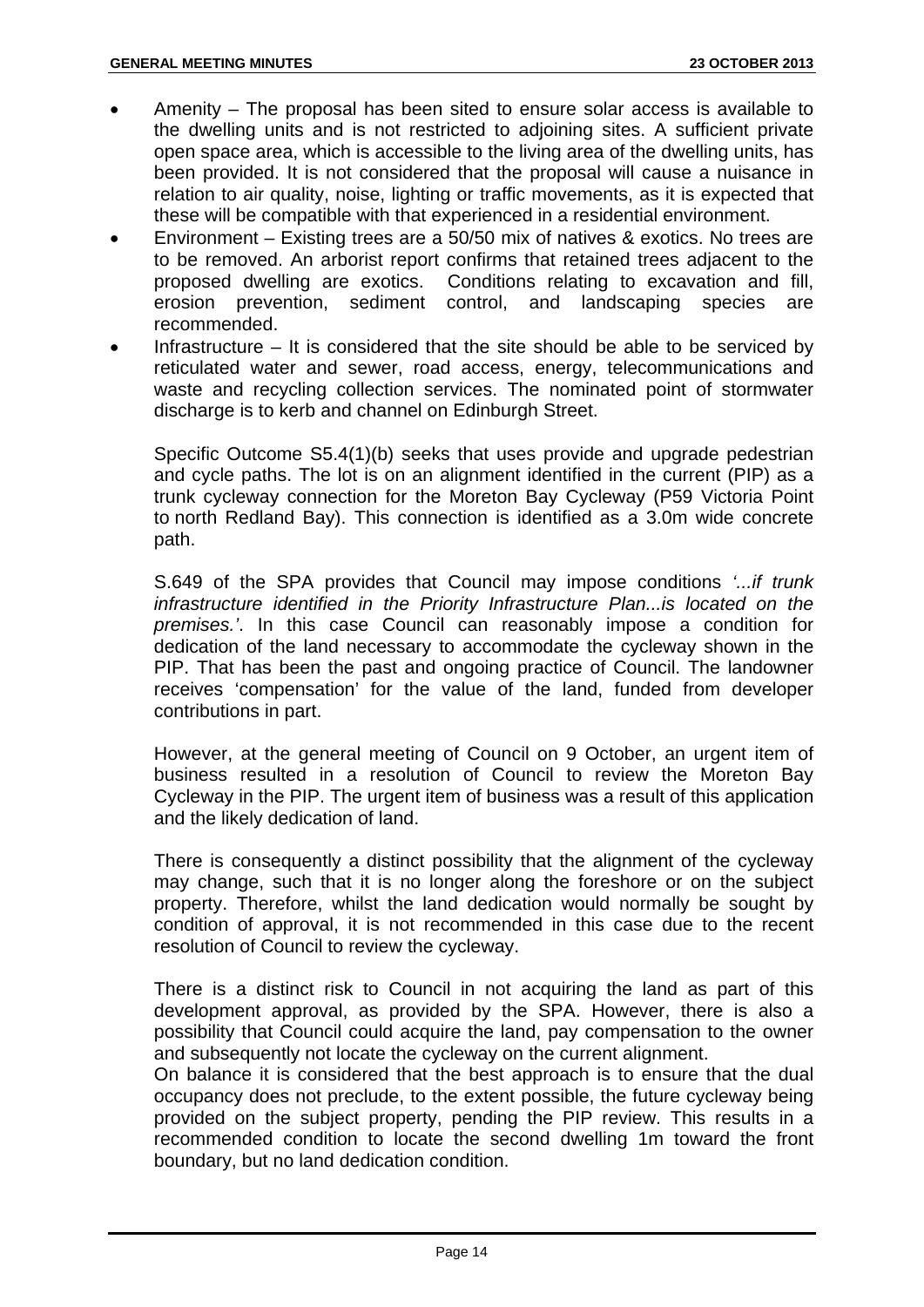Council has powers to acquire the land in the future, separate to the development approval if the cycleway remains on the same alignment.

#### Use Code

The proposal for a Dual Occupancy has been assessed against the Dual Occupancy Code. The proposed development is considered to comply with the code as follows:

- Location/Site Size and Density The proposal is located on land intended for residential purposes and is sufficient in size to provide for the needs of this housing type.
- Site Layout and Building Design The proposal is within the 8.5 and 2 storey nominated building height. The site coverage is within the 50% provision. Side and rear setbacks comply with the probable solutions. It is considered that the dwellings have been appropriately sited to ensure sufficient solar access is available to the development and that solar access has not been restricted to adjoining sites.
- Probable Solution P3 seeks that the building is setback 6 metres from the front boundary. The proposal includes a setback of 3.5m from the front boundary for the new dwelling, proposed to be further reduced to 2.5m by way of condition as noted above. The proposal is considered to meet the specific outcome as the proposed dwelling is located at the end of a cul-de-sac and therefore has no impact upon the rhythm of the streetscape in this regard. The dwelling contributes to an attractive streetscape and the building contains variation in design.
- Visual Privacy Appropriate conditions will be in place to achieve privacy between dwelling units.
- Acoustic Amenity It is expected that the proposed residential use will not have a negative impact on the amenity of the area.
- Access and Parking One covered car parking space is provided for each unit.
- Landscaping Existing vegetation along the front boundary is maintained and more than 15% of the site is planted/grassed.
- Open Space Design– An area of sufficient size, dimensions and slope is available on site for open space purposes. The area has sufficient solar access, being located on the northern side of the dwelling, and is directly accessible from the main living area.
- Safety and Security  $-$  The use is designed to present the front door and a habitable room window to the street.
- Service Facilities Sufficient facilities has been provided for on-site or have been required as conditions of approval. There is sufficient area at the back of the lot that could be used for clothes drying area, bin storage and locating a storage domestic outbuilding.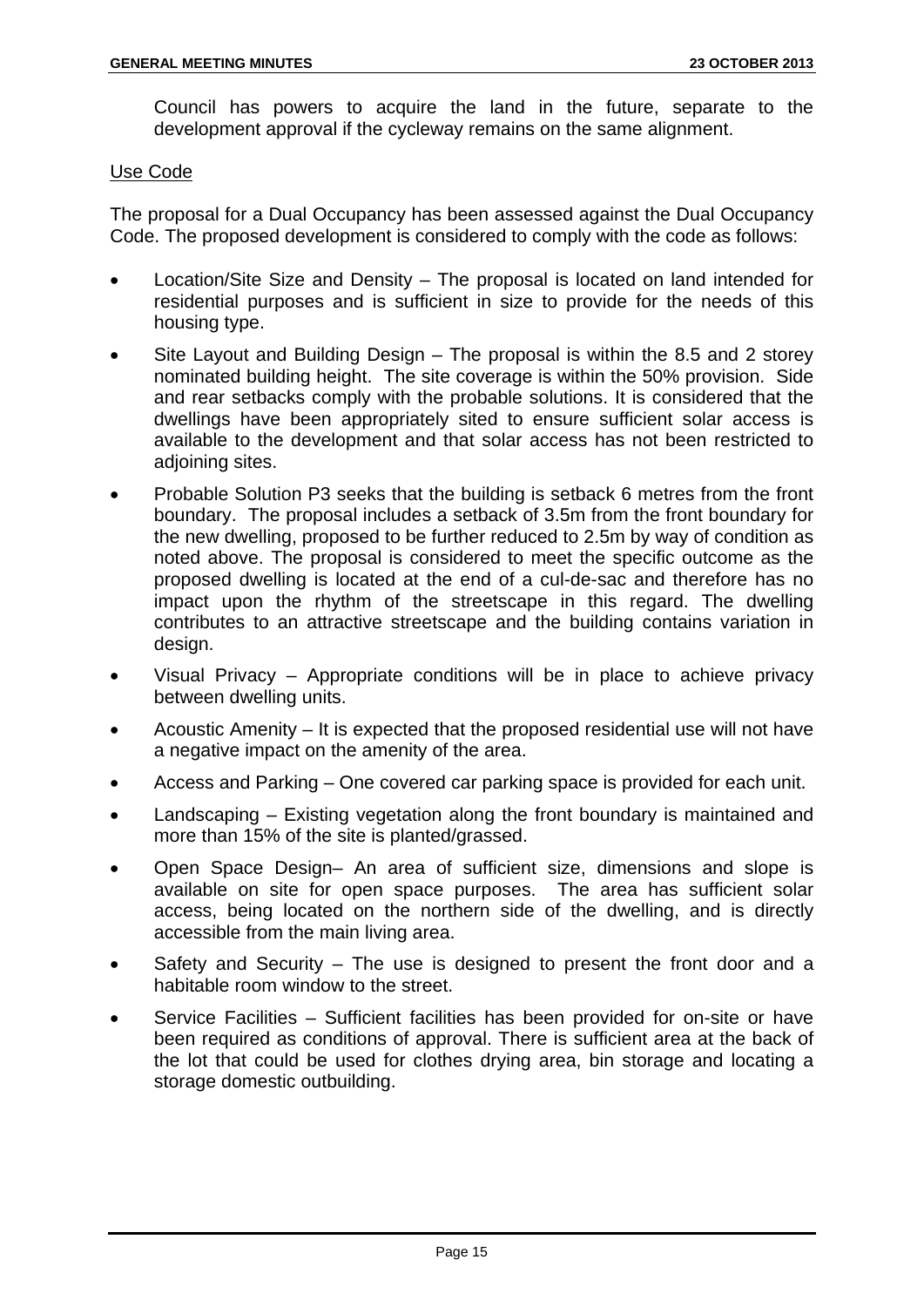#### **Overlays**

The subject lot is affected by the following overlays:

| Assessable<br>Codes                   | <b>Officers comment</b>                                                                                                                                                                                                                                   | <b>Conditioned</b> | <b>Complies</b> |
|---------------------------------------|-----------------------------------------------------------------------------------------------------------------------------------------------------------------------------------------------------------------------------------------------------------|--------------------|-----------------|
| <b>Acid Sulphate</b><br>Soils Overlay | The site is below 5 metres AHD elevation where<br>acid sulphate investigation is considered. In this<br>case the dwelling is on stumps and soil<br>disturbance is well below the statutory 100m <sup>3</sup><br>action level. No conditions are required. | N/A                | Yes             |
| Flood Storm and<br>Drainage           | The FFL for the proposed dwelling unit is 3.5m<br>AHD and the pad level is 2.4m AHD. The                                                                                                                                                                  | N/A                | Yes             |
| <b>Constrained Land</b><br>Overlay    | proposal meets the specific outcomes of the<br>code.                                                                                                                                                                                                      |                    |                 |

#### **Other Codes and Policies**

The subject lot is affected by the following codes:

| Assessable<br>Codes                                  | <b>Comments</b>                                                                                                                                                                                                             | <b>Conditioned</b> | <b>Complies</b> |
|------------------------------------------------------|-----------------------------------------------------------------------------------------------------------------------------------------------------------------------------------------------------------------------------|--------------------|-----------------|
| Development<br>Near<br>Underground<br>Infrastructure | Council will replace a 375mm UPVC class SN12<br>sewer pipe from sewer Manhole number 30/2,<br>maximo asset number 47269; to Manhole<br>number 30/1, maximo asset number 47270<br>before construction of the dwelling house. | Yes                | <b>Yes</b>      |
| Domestic<br>Driveway<br><b>Crossover Code</b>        | Requirements of this code will form a condition<br>of approval.                                                                                                                                                             | Yes                | Yes             |
| Erosion<br>Prevention<br>and<br>Sediment Control     | Only minimal construction activities required for<br>the proposed development.                                                                                                                                              | Yes                | Yes             |
| Infrastructure<br><b>Works Code</b>                  | All necessary provisions for infrastructures will<br>be available.                                                                                                                                                          | N/A                | Yes             |
| Stormwater<br>Management<br>Code                     | Storm water will be diverted to the kerb on the<br>street.                                                                                                                                                                  | Yes                | <b>Yes</b>      |
| Landscape Code                                       | Requirements of this code will form a condition<br>of approval.                                                                                                                                                             | Yes                | Yes             |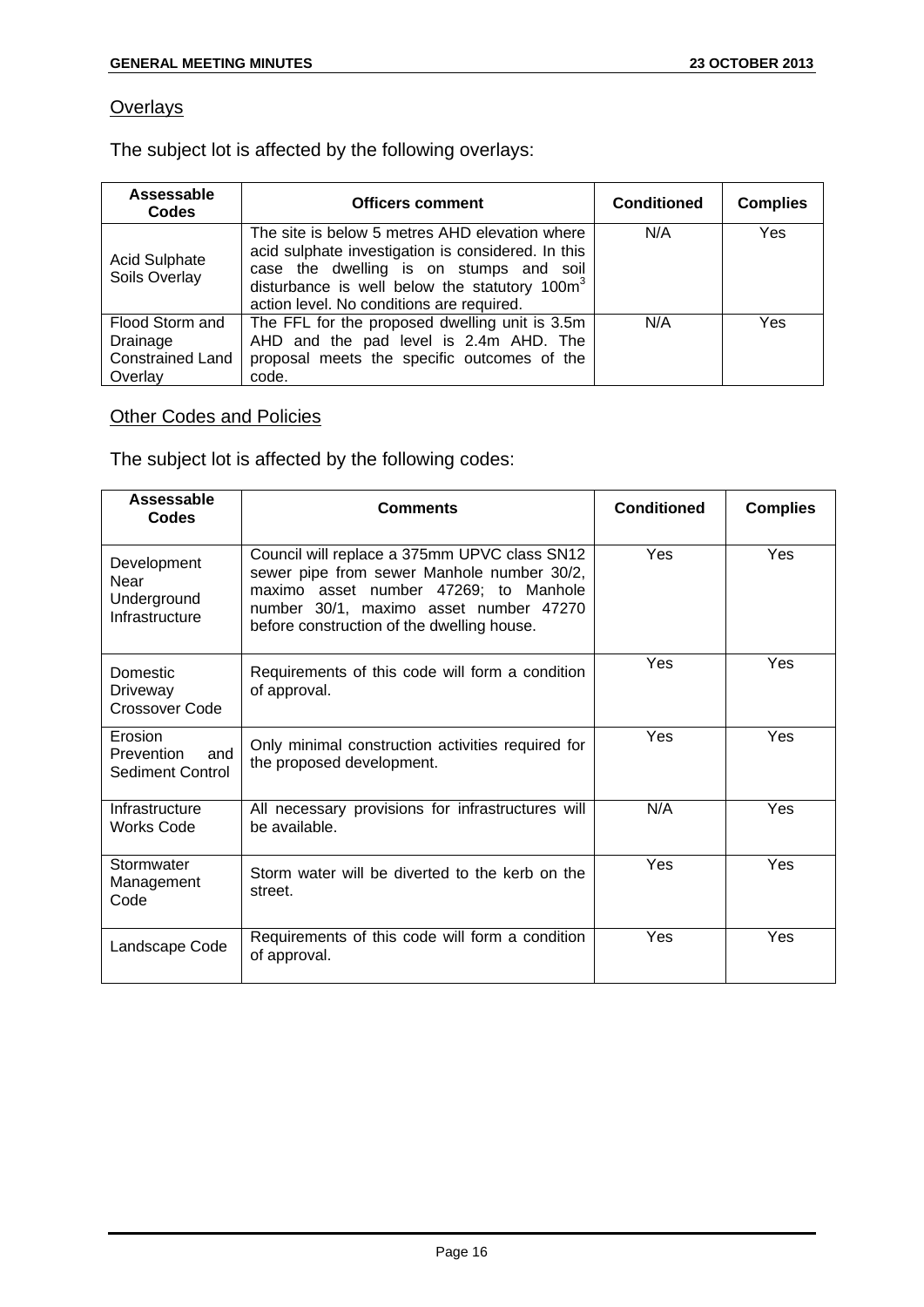#### Priority Infrastructure Plan

| <b>Priority Infrastructure Plan</b> | <b>Applicability to Application</b>                                                                                                                                                                                                                                      |  |
|-------------------------------------|--------------------------------------------------------------------------------------------------------------------------------------------------------------------------------------------------------------------------------------------------------------------------|--|
| <b>Priority Infrastructure Plan</b> | This property is on an alignment identified in the current PIP as<br>a trunk cycleway connection for the Moreton Bay Cycleway<br>(P59 Victoria Point to north Redland Bay).                                                                                              |  |
|                                     | The purpose of the priority infrastructure plan is to:<br>integrate and coordinate land use planning<br>and<br>infrastructure planning;<br>ensure that trunk infrastructure is planned and provided in<br>$\bullet$<br>an efficient and orderly manner.                  |  |
|                                     | This cycleway connection is identified as a 3.0m wide concrete<br>path. A land dedication/acquisition of 4m set-back from the bay<br>side property boundary would typically be recommended.<br>However, it is not in this case, as noted in the zone code<br>assessment. |  |

#### **INFRASTRUCTURE CHARGES**

The proposed development is subject to infrastructure charges in accordance with the State Planning Regulatory Provision (adopted charges). The total Redland City Council infrastructure charge applicable to this development is **\$28,000**.

This charge has been calculated as follows in accordance with Council's Adopted Infrastructure Charges Resolution (amendment 1.3) July 2012:

Two (2) Units **X** \$28,000 **–** \$28,000 (100% credit for existing single dwelling) **=\$28,000**

#### **STATE REFERRAL AGENCIES**

#### • **Department of Environment and Resource Management (Advice)**

The Department of Environment and Resource Management (DERM), now the Department of Environment and Heritage Protection (DEHP), provided an advice agency response dated 22 May 2012. The Department advised:

- Protection of the adjacent wetland if high ecological values are present (High values are not mapped for this location).
- Maintenance of water quality  $-$  (This is considered achieved with respect to the scale of development).
- Maintenance of habitat and biodiversity values. DERM recommend a development envelope or setback of 50m minimum to the development for an urban area  $-$  (A development envelope on a 1222 $m<sup>2</sup>$  lot with a dual occupancy leaves little room for significant conservation activity. The lot contains an existing dwelling within 15m of the wetland. The suggested setback cannot be achieved, and would serve little purpose in any case).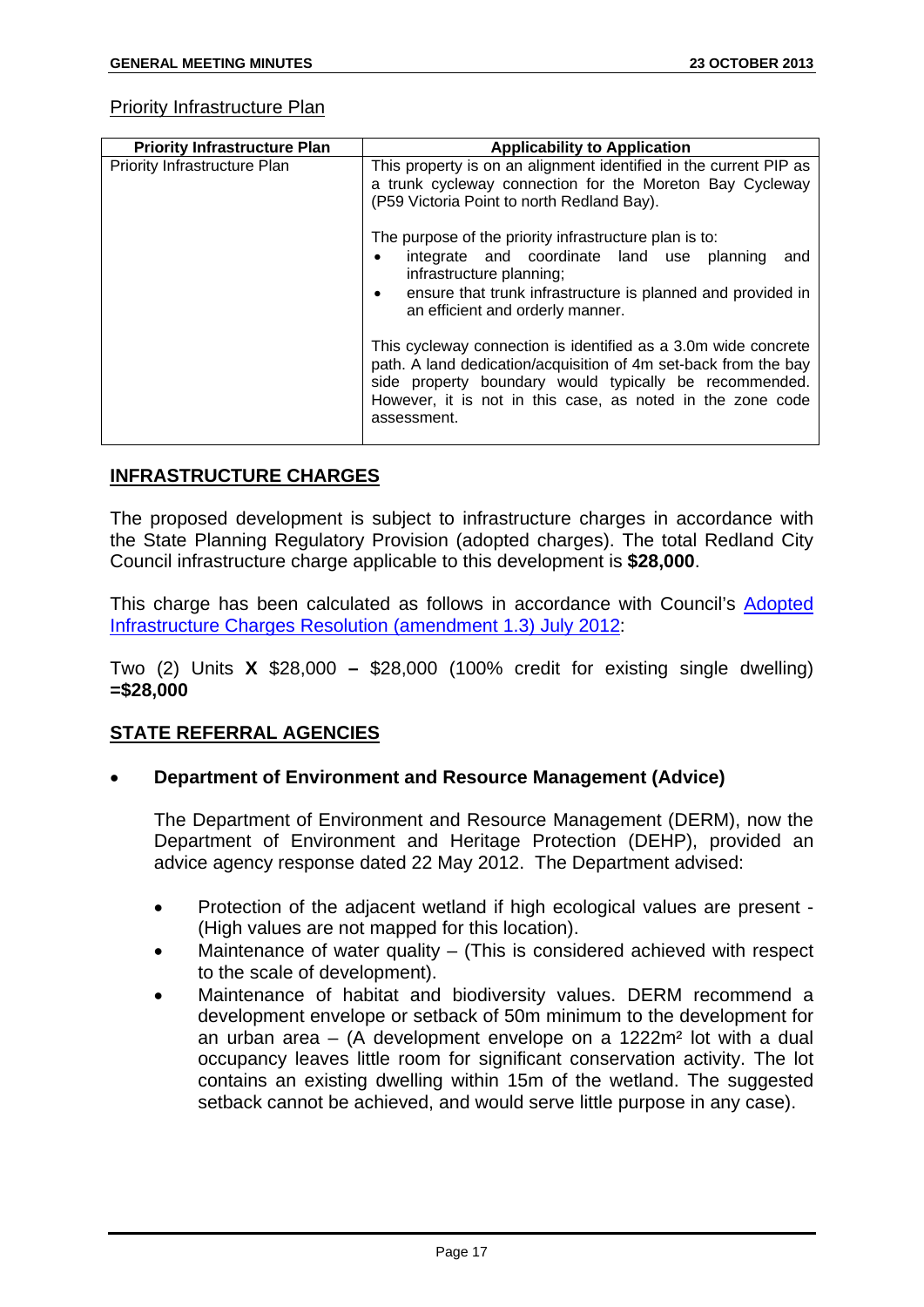#### **PUBLIC CONSULTATION**

The proposed development is Code assessable and did not require public notification.

#### **STRATEGIC IMPLICATIONS**

#### **Legislative Requirements**

In accordance with the Sustainable Planning Act, the code assessable application has been assessed against the Redlands Planning Scheme and the decision is due on 24 October 2013.

#### **Risk Management**

If the decision is not made, to refuse or approve the proposal on or before 24 October 2013, the applicant may issue a deemed approval notice to Council.

#### **Financial**

Nil financial implications if approved. If refused, there is a potential that an appeal will be lodged.

#### **People**

Maintain and enhance safe public access to the foreshore for the benefit of the whole community.

#### **Environmental**

#### **Nil implications.**

#### **Social**

Nil implications. Code assessable.

#### **Alignment with Council's Policy and Plans**

The proposal and recommendation is generally considered to align with Council's policies and plans. This property is on an alignment identified in the current Priority Infrastructure Plan (PIP) as a trunk cycleway connection for the Moreton Bay Cycleway (P59 Victoria Point to north Redland Bay). This is considered above.

#### **CONCLUSION**

The proposed Dual Occupancy has been assessed against the Redlands Planning Scheme. Issues in relation to finished floor level, development over a sewer line and land dedication for cycleway link have been addressed in the assessment and report and conditions are proposed. The proposal is considered compliant with the scheme. It is therefore recommended that the proposal be granted a **Development Permit.** subject to conditions.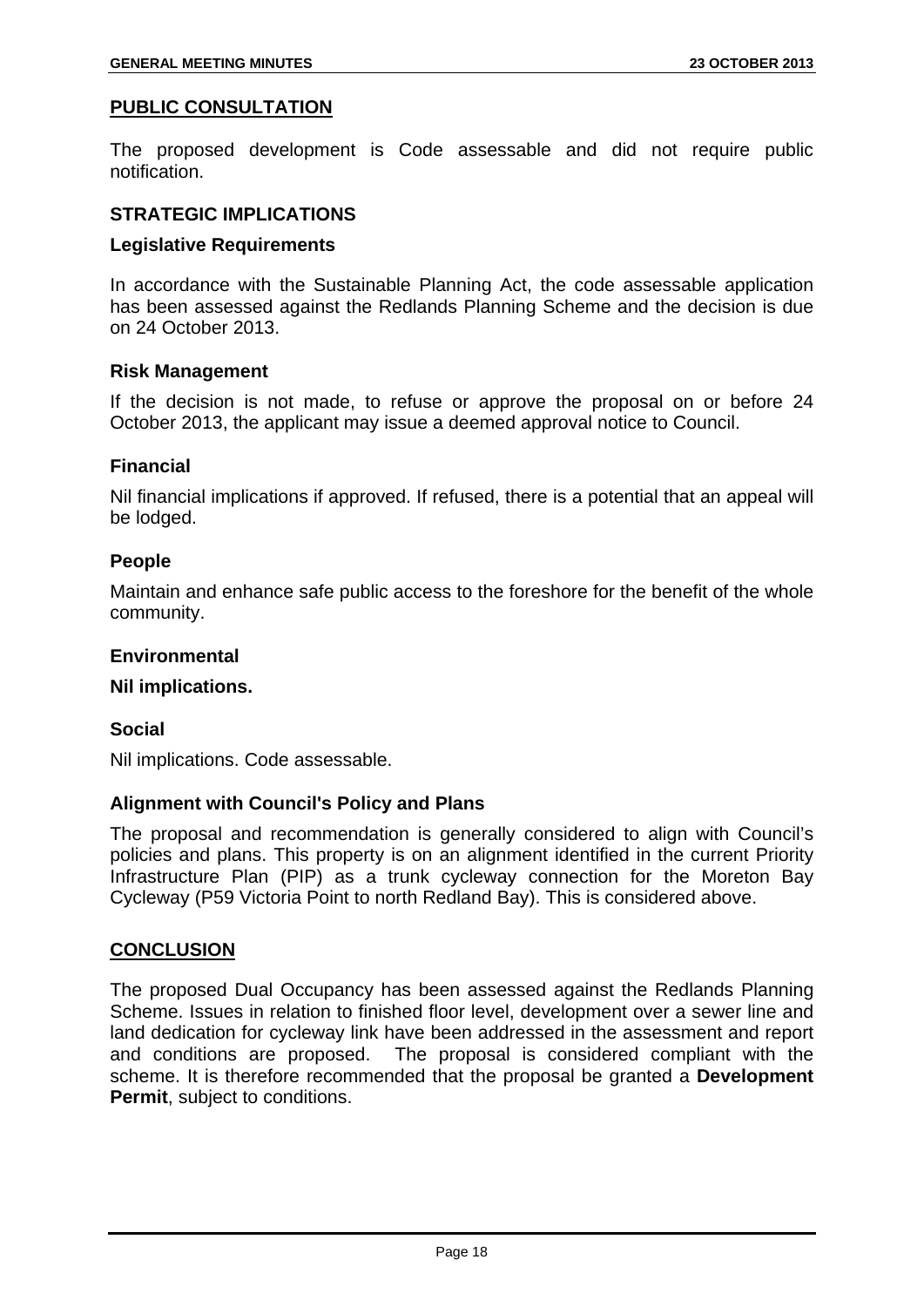#### **OPTIONS**

- 1. That Council resolves to adopt the officer's recommendation;
- 2. That Council resolves to adopt the officer's recommendation, but requires dedication of land for the future cycleway shown in the PIP;
- 3. That Council resolves to refuse the development application.

#### **COUNCIL RESOLUTION**

**Moved by: Cr L Hewlett Seconded by: Cr M Edwards** 

**That Council resolve that the application for material change of use for the purpose of a Dual Occupancy on the land known as 13 Edinburgh Street Victoria Point QLD 4165 described as Lot 14 on RP64488 be approved and a development permit be granted subject to the following conditions:**

#### **A. ASSESSMENT MANAGER CONDITIONS**

|                                     | <b>ASSESSMENT MANAGER CONDITIONS</b>                                                                                                                                                                                                                                                                        | <b>TIMING</b>                                                         |
|-------------------------------------|-------------------------------------------------------------------------------------------------------------------------------------------------------------------------------------------------------------------------------------------------------------------------------------------------------------|-----------------------------------------------------------------------|
| 1.                                  | Comply with all conditions of this approval, at no cost to Council,<br>except condition 19, at the timing periods specified in the right-hand<br>column. Where the column indicates that the condition is an ongoing<br>condition, that condition must be complied with for the life of the<br>development. |                                                                       |
| <b>Approved Plans and Documents</b> |                                                                                                                                                                                                                                                                                                             |                                                                       |
| 2.                                  | Undertake the development in accordance with the approved plans and<br>documents referred to in Table 1, subject to the conditions of this<br>approval and any notations by Council on the plans.                                                                                                           | Prior to<br>the<br><b>use</b><br>commencing.<br>Ongoing<br>condition. |

| <b>Plan/Document Name</b>                        | <b>Reference/Drawing Number</b>                     | <b>Prepared By</b>           | Date received by the<br>Council |
|--------------------------------------------------|-----------------------------------------------------|------------------------------|---------------------------------|
| <b>Site</b><br>"as amended in red"               | $SK1A - 1$<br>(dated Jan 13)                        | Robert Hepburn Design        | 05 February 2013                |
| <b>Ground Floor Plan</b>                         | SK2B (dated Jan 13)                                 | Robert Hepburn Design        | 05 February 2013                |
| <b>First Floor Plan</b>                          | SK3b (dated Jan 13)                                 | <b>Robert Hepburn Design</b> | 05 February 2013                |
| Roof Plan                                        | SK4 (dated Jan 13)                                  | <b>Robert Hepburn Design</b> | 05 February 2013                |
| <b>SW and NW Elevations</b>                      | <b>SK5A (June 12)</b>                               | <b>Robert Hepburn Design</b> | <b>23 August 2012</b>           |
| <b>NE Elevations</b>                             | SK <sub>6</sub><br>(dated March 12)                 | <b>Robert Hepburn Design</b> | <b>23 August 2012</b>           |
| <b>Site Plan and Foundation</b><br><b>Detail</b> | Drawing No. S1.02 (P2 dated<br>20.06.13)            | <b>Robert Bird Group</b>     | 29 June 2013                    |
| <b>Landscape Master Plan</b>                     | Dwg No. LSI 01200801<br>(Issue A dated March 2012)  | <b>Byrns Lardner</b>         | <b>23 August 2012</b>           |
| <b>Understorey Planting Plan</b>                 | Dwg No. LSI 201200802<br>(Issue A dated March 2012) | <b>Byrns Lardner</b>         | <b>23 August 2012</b>           |

**Table 1: Approved Plans and Documents**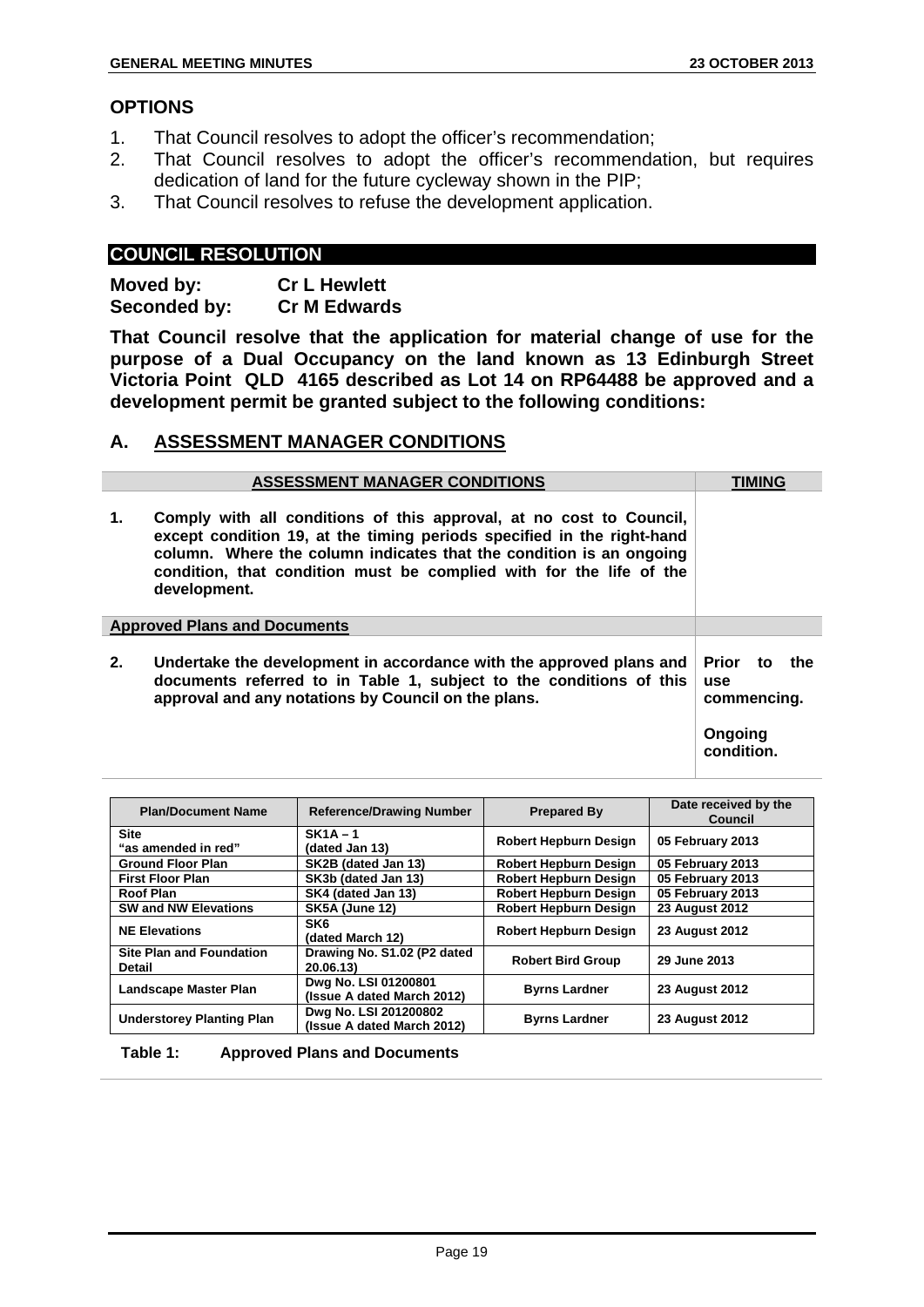| <b>Design</b> |                                                                                                                                                                                                                                                                                                      |                                                                                                                                    |                                                                                                                                                                                                  |                                                          |  |  |
|---------------|------------------------------------------------------------------------------------------------------------------------------------------------------------------------------------------------------------------------------------------------------------------------------------------------------|------------------------------------------------------------------------------------------------------------------------------------|--------------------------------------------------------------------------------------------------------------------------------------------------------------------------------------------------|----------------------------------------------------------|--|--|
|               |                                                                                                                                                                                                                                                                                                      |                                                                                                                                    |                                                                                                                                                                                                  |                                                          |  |  |
| 3.            | Locate the proposed dwelling 2.5m from the front boundary.                                                                                                                                                                                                                                           |                                                                                                                                    |                                                                                                                                                                                                  | Prior to the use<br>commencing.<br>Ongoing<br>condition. |  |  |
| 4.            | Locate, design and install outdoor lighting, where required, to<br>minimise the potential for light spillage to cause nuisance to<br>neighbours.                                                                                                                                                     |                                                                                                                                    |                                                                                                                                                                                                  | Prior to the use<br>commencing.<br>Ongoing<br>condition. |  |  |
| 5.            | Comply with the following requirements where it is proposed that<br>habitable room windows will be within a distance of 6m, and within an<br>angle of 45 degrees, and directly adjacent to habitable rooms of<br>neighbouring dwelling units:                                                        |                                                                                                                                    |                                                                                                                                                                                                  | Prior to the use<br>commencing.                          |  |  |
|               | a)                                                                                                                                                                                                                                                                                                   | For windows to the ground floor, screened by a minimum 1.5m<br>high boundary fence; or                                             |                                                                                                                                                                                                  |                                                          |  |  |
|               | b)                                                                                                                                                                                                                                                                                                   |                                                                                                                                    | Provide sill heights a minimum of 1.5m above floor level; or                                                                                                                                     |                                                          |  |  |
|               | c)                                                                                                                                                                                                                                                                                                   | Provide fixed translucent, such as frosted or textured glazing,<br>for any part of the window less than 1.5m above floor level; or |                                                                                                                                                                                                  |                                                          |  |  |
|               | d)                                                                                                                                                                                                                                                                                                   | Provide fixed external screens that are:                                                                                           |                                                                                                                                                                                                  |                                                          |  |  |
|               |                                                                                                                                                                                                                                                                                                      | i)                                                                                                                                 | Solid translucent screens; or                                                                                                                                                                    |                                                          |  |  |
|               |                                                                                                                                                                                                                                                                                                      | ii)                                                                                                                                | Perforated panels or trellises that have a maximum of 25%<br>openings, with a maximum opening dimension of 50mm,<br>and that are permanently fixed and durable; and                              |                                                          |  |  |
|               |                                                                                                                                                                                                                                                                                                      | iii)                                                                                                                               | Offset a minimum of 300mm from the wall of the building.                                                                                                                                         |                                                          |  |  |
|               | Landscaping                                                                                                                                                                                                                                                                                          |                                                                                                                                    |                                                                                                                                                                                                  |                                                          |  |  |
| 6.            | Ensure that landscaping for the development is generally in<br>accordance with the Landscape Master Plan by Byrns Lardner, Issue<br>A, Dwg No. LSI 201200801, March 2012 and Understorey Planting Plan<br>by Byrns Lardner, Issue A, Dwg No. LSI 201200802, March 2012,<br>subject to the following: |                                                                                                                                    | Prior to the use<br>commencing.<br>Ongoing<br>condition.                                                                                                                                         |                                                          |  |  |
|               | $\bullet$                                                                                                                                                                                                                                                                                            |                                                                                                                                    | Plant the front landscape strip at an average density of one plant<br>per square metre, comprising a mix of trees, shrubs and<br>groundcovers. Within this mix, plant at least two tree species. |                                                          |  |  |
|               |                                                                                                                                                                                                                                                                                                      |                                                                                                                                    | Advice: Suggested plant spacing - groundcovers at 600mm-<br>1.0m, shrubs at 2.0-2.5m, trees at 5.0m.                                                                                             |                                                          |  |  |
|               | $\bullet$                                                                                                                                                                                                                                                                                            |                                                                                                                                    | Provide organic mulch to all garden bed areas at a minimum<br>depth of 100mm.                                                                                                                    |                                                          |  |  |
|               | $\bullet$                                                                                                                                                                                                                                                                                            |                                                                                                                                    | Arrange with Council for the following inspections to be carried<br>out at the following stages:                                                                                                 |                                                          |  |  |
|               |                                                                                                                                                                                                                                                                                                      | $\circ$                                                                                                                            | Compliance inspection - on completion of landscaping<br>works required by this approval and its conditions. The                                                                                  |                                                          |  |  |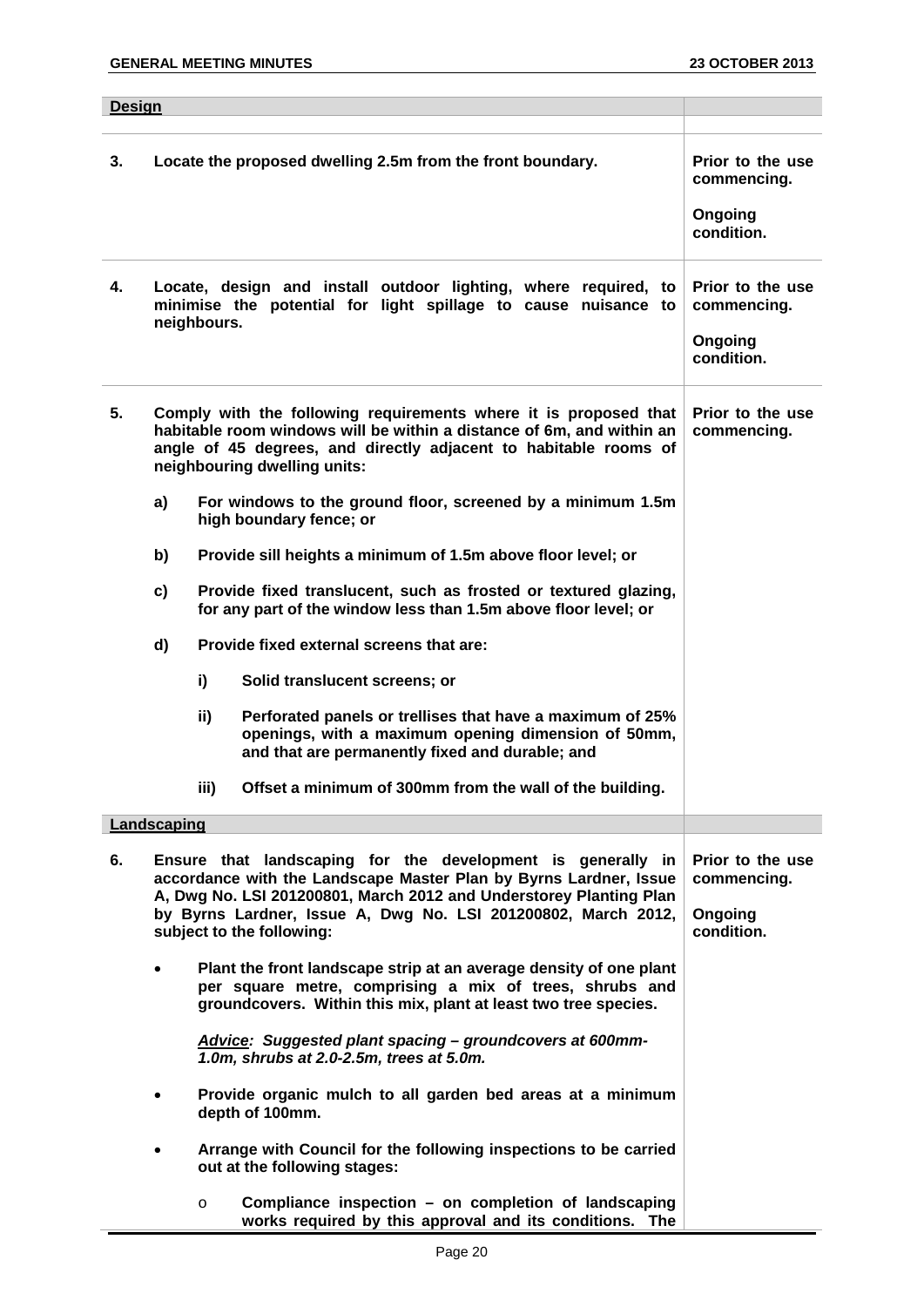**development must pass the Compliance inspection before the use commences. 7. Ensure that fencing adjoining Moreton Bay is less than 1.2m high and at least 60% transparent. Construction 8. Install and maintain a Tree Protection Zone (TPZ) around each existing tree that is identified for retention on the approved plans. The TPZ must be designed and installed in accordance with Australian Standard AS4970-2009: Protection of Trees on Development Sites. Prior to site works commencing. 9. Undertake any corrective pruning to existing trees that are identified for retention on the approved plans in accordance with Australian Standard AS4373:2007: Pruning of Amenity Trees. During site works. 10. Install erosion and sediment control measures prior to commencement of the civil works, earthworks and construction phases of the development to minimise the export of silts, sediment, soils and associated pollutants from the site. Design, install and maintain the above measures in accordance with the Redlands Planning Scheme Policy 9, Chapter 4 Erosion Prevention and Sediment Control and the Institute of Engineers' Erosion and Sediment Control Guidelines. Prior to site works commencing. 11. Undertake any required excavation and fill works in accordance with the following:**  • **Design retaining walls/structures to have a minimum design life of 60 years and to be in accordance with Australian Standard 4678:2002 – Earth Retaining Structures (as amended).**  • **Undertake compaction in accordance with Australian Standard 3798:2007 – Guidelines on earthworks for commercial and residential developments (as amended) and Australian Standard 2870:2011 – Residential Slabs and Footings (as amended).**  • **Comply with the relevant requirements of the Building Regulations 2006 (as amended) where involving gradients or embankments. During construction. 12. Provide temporary drainage during the building construction phase such that discharge from all constructed roofs and paved areas is disposed of to a lawful point of discharge in accordance with the Queensland Urban Drainage Manual (QUDM) Section 3.02 'Lawful Point of Discharge'. Maintain the temporary system for the duration of the building works. During construction. 13. Rectify any damage done to the road verge during construction, including topsoiling and re-turfing. Prior to the use commencing. 14. Pay the cost of any alterations to existing public utility mains, services or installations due to building and works in relation to the proposed development, or any works required by conditions of this approval At the time of works occurring.**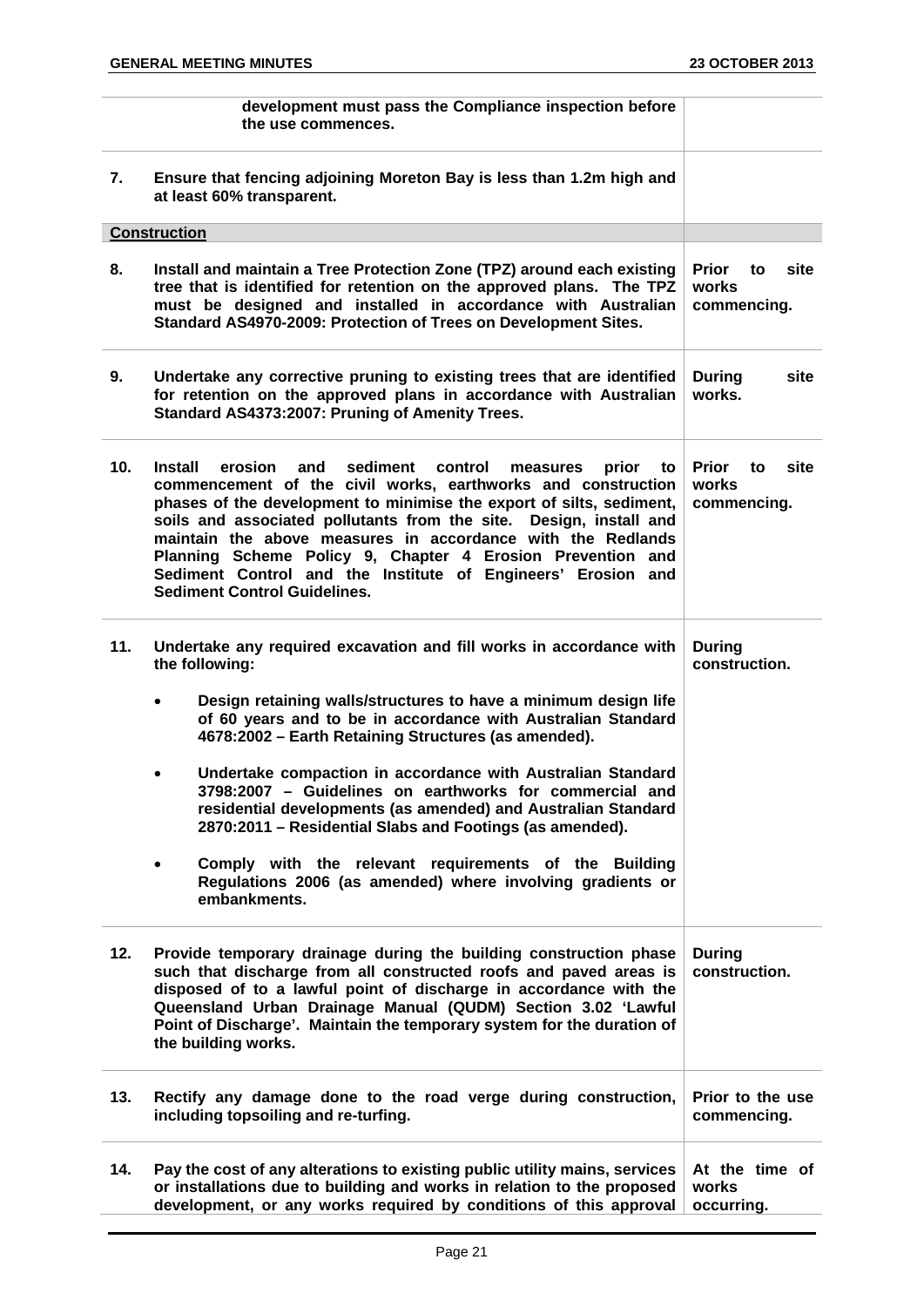|     | with the exception of costs related to condition 20. Any cost incurred<br>by Council must be paid at the time the works occur in accordance<br>with the terms of any cost estimate provided to perform the works, or<br>prior to plumbing final or the use commencing, whichever is the<br>sooner.                               |                                                    |
|-----|----------------------------------------------------------------------------------------------------------------------------------------------------------------------------------------------------------------------------------------------------------------------------------------------------------------------------------|----------------------------------------------------|
|     | <b>Flood and Storm Tide</b>                                                                                                                                                                                                                                                                                                      |                                                    |
| 15. | Any proposed fill must leave a clear path free of obstruction to allow<br>for stormwater overland flow and for sea water to drain back to the<br>sea after the water has reached a peak. No ponded areas are to be<br>formed as a result of the fill and no stormwater is to be directed to<br>adjoining lots.                   | Prior to the use<br>commencing.                    |
|     | <b>Services and Infrastructure</b>                                                                                                                                                                                                                                                                                               |                                                    |
| 16. | Construct the driveway crossover in accordance with Council's<br>Standard Drawing No. R-RSC-2 where kerb and channel exists or R-<br>RSC-16 where a roadway table drain exists.                                                                                                                                                  | Prior to the use<br>commencing.                    |
|     | Locate the driveway so that there is no removal or damage to existing<br>street trees.                                                                                                                                                                                                                                           |                                                    |
| 17. | Connect the development to external reticulated sewer, external<br>reticulated water and underground electricity supply.                                                                                                                                                                                                         | Prior to the use<br>commencing.                    |
| 18. | Convey roof water and surface water in accordance with the Redlands<br>Planning Scheme Policy 9 Chapter 6 - Stormwater Management to:<br>A lawful point of discharge kerb and channel on Edinburgh<br>$\bullet$                                                                                                                  | Prior to the use<br>commencing<br>and ongoing.     |
|     | Street.                                                                                                                                                                                                                                                                                                                          |                                                    |
| 19. | Contact Council (Redland Water and Waste) to replace a 375mm UPVC<br>class SN12 sewer pipe from sewer Manhole number 30/2, maximo<br>asset number 47269; to Manhole number 30/1, maximo asset number<br>47270 before construction of the dwelling house. Council will bear full<br>costs of works required to replace the sewer. | <b>Prior</b><br>site<br>to<br>works<br>commencing. |
| 20. | Manage stormwater discharge from the site in accordance with the<br>Redlands Planning Scheme Policy 9 Chapter 6 - Stormwater<br>Management, so as to not cause an actionable nuisance to adjoining<br>properties.                                                                                                                | Prior to the use<br>commencing<br>and ongoing.     |
| 21. | Comply with the Water Sensitive Urban Design (WSUD) Deemed to<br><b>Comply Solutions for South East Queensland.</b>                                                                                                                                                                                                              | Prior to the use<br>commencing<br>and ongoing.     |
| 22. | Provide a refuse storage area on site, for each dwelling unit that is<br>screened from view and located a minimum of 6m from the front<br>property boundary, for the storage of a minimum of two (2) waste<br>collection bins per dwelling (ie one waste bin and one recycle bin for<br>each dwelling).                          | Prior to the use<br>commencing<br>and ongoing.     |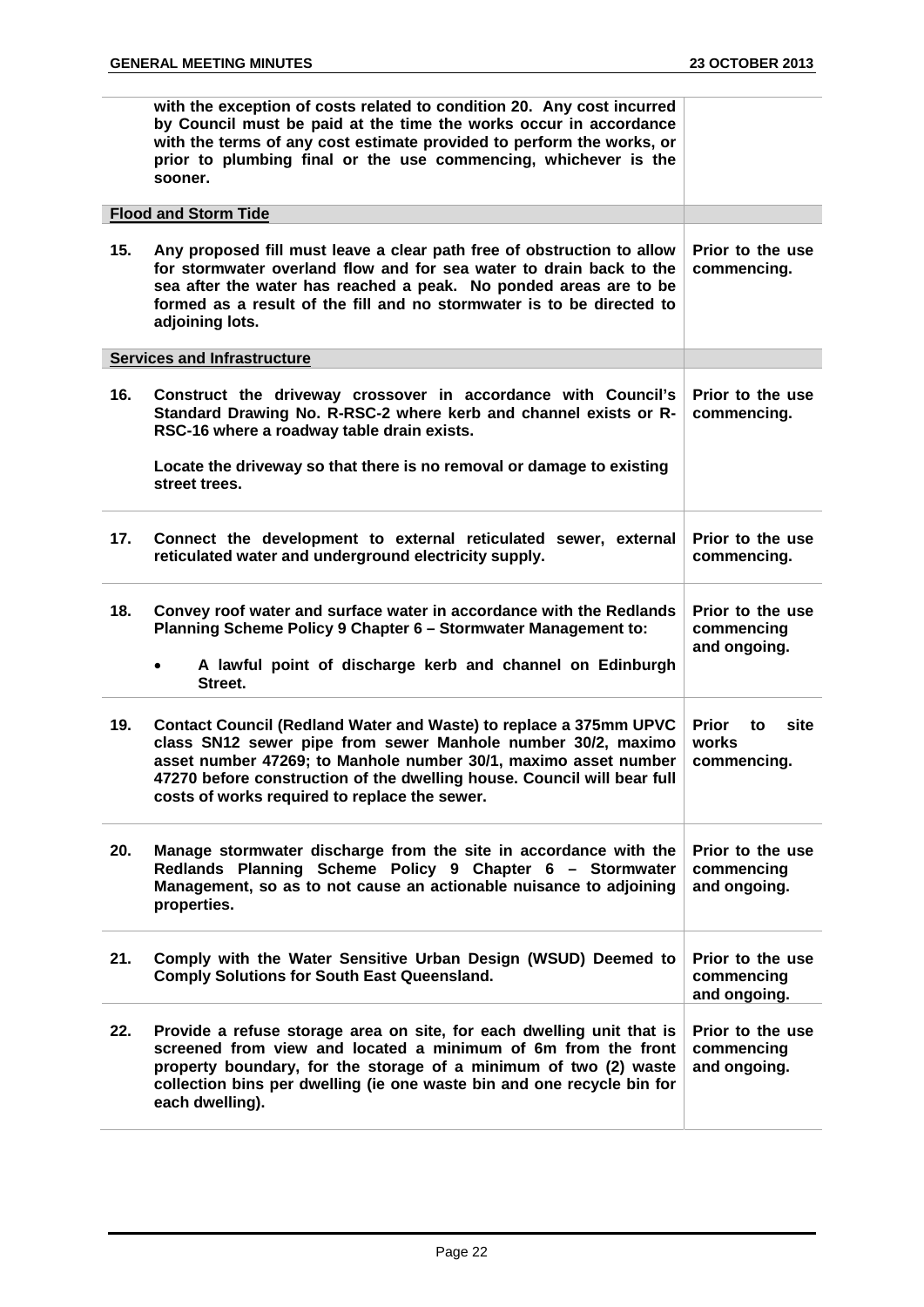#### **ADDITIONAL DEVELOPMENT PERMITS AND COMPLIANCE PERMITS**

**The following further Development Permits and/or Compliance Permits are necessary to allow the development to be carried out. Please be aware that details of any further approvals, other than a Development Permit or Compliance Permit, are provided in the 'Advice' section of this decision.** 

• **Building Works approval.** 

#### **ASSESSMENT MANAGER ADVICE**

- **Other Approvals Please be aware that other approvals may be required for your development. This includes, but is not limited to, the following:** 
	- **Plumbing and drainage works.**
	- **Road Opening Permit for any works proposed within an existing road reserve.**
- **Live Connections Redland Water is responsible for all live water and wastewater connections. It is recommended that contact be made with Redland Water to arrange live works associated with the development.**

**Further information can be obtained from Redland Water on 1300 015 561.** 

- **Hours of Construction Please be aware that you are required to comply with the** *Environmental Protection Act* **in regards to noise standards and hours of construction.**
- **Street Trees Contact Council's Parks and Conservation team prior to any pruning being carried out on existing street trees.**
- **Sea Level Rise**

**The Queensland Coastal Plan (QCP) commenced on 3 February 2012. The QCP predicts sea level rise in the future. The projections in the QCP should be taken into account in the planning and development of the site in order to protect the safety of people and property. Further to this, the State Government has published the Draft Coastal Protection State Planning Regulatory Provision. This planning instrument took effect on 8 October 2012 and suspends the operation of the QCP relevant to development assessment.** 

**Development Permits issued by Council are based upon current lawful planning provisions which do not necessarily respond immediately to new and developing information on sea level rise. Independent advice about this issue should be sought.** 

- **Survey and As-constructed Information Upon request, the following information can be supplied by Council to assist survey and engineering consultants to meet the survey requirements:** 
	- **a) A map detailing coordinated and/or levelled PSMs adjacent to the site.**
	- **b) A listing of Council (RCC) coordinates for some adjacent coordinated PSMs.**
	- **c) An extract from Department of Natural Resources and Mines SCDM database for each PSM.**
	- **d) Permanent Survey Mark sketch plan copies.**